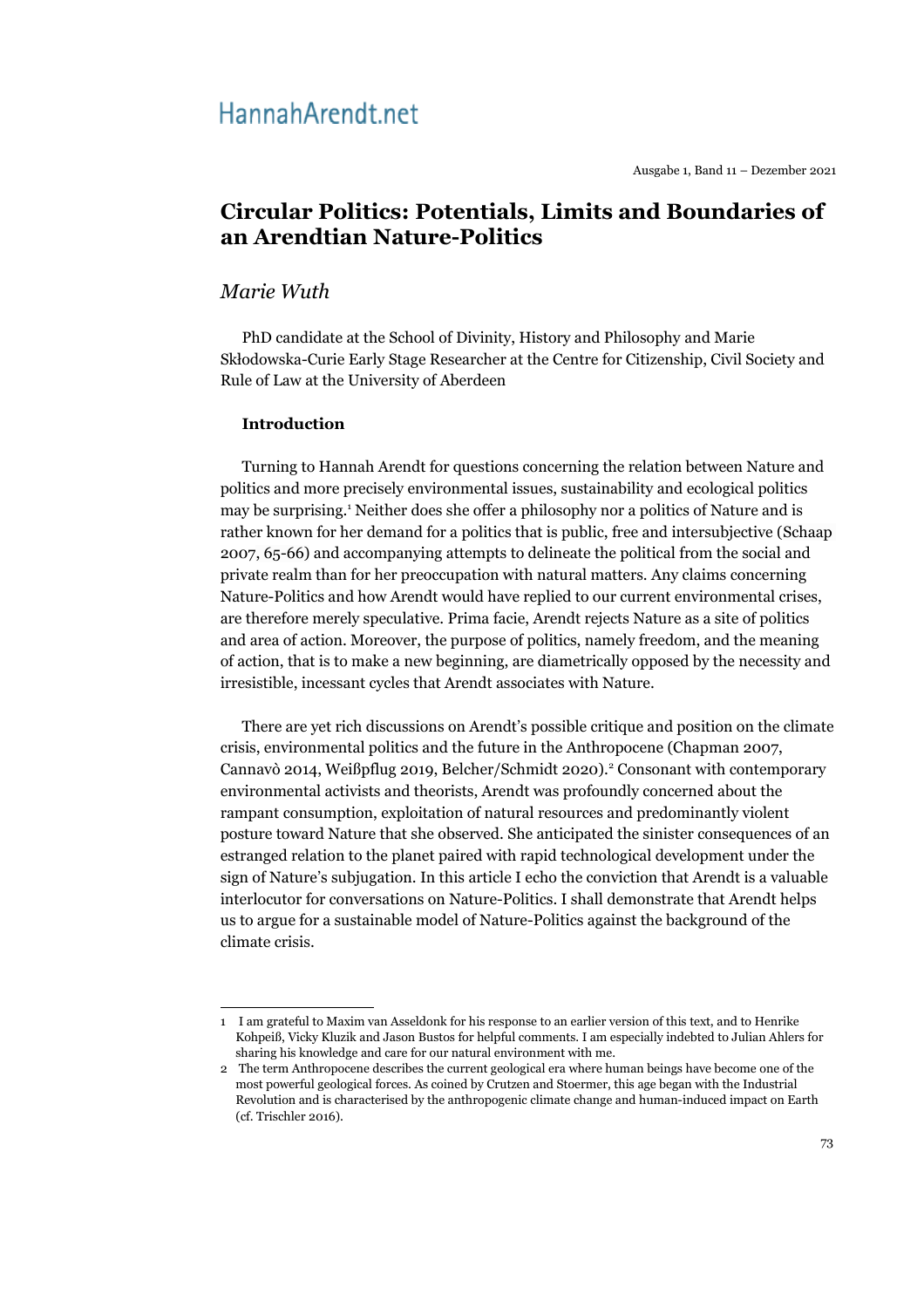As Bonnie Honig proclaims, Arendt is a theorist of dynamic and potentially activist politics well suited for addressing the question of how one can counteract current environmental catastrophes (1992, 215). Her emphasis on action and tireless efforts to uncover the conditions of this uniquely political activity in order to preserve it, can provide guidance in times of crisis like these, which poses an imminent threat to the basal conditions of actions and politics respectively. I shall argue, that in order to sustain the possibility for future action and politics, our earthly habitat as well as the natural processes and natural cycles of our Earth Systems need to be preserved and cared for. Therefore, it is pivotal to acknowledge the environmental crisis and the part human beings play in destroying Nature. The pressing circumstances in which human beings find themselves today urge them to take a new posture toward Nature and change their relation from exploitation and domination to respect and care.

To set this forth, I will appeal to what one could call Arendt's conservative side which I detect in her posture towards technological development and emphasis on the necessity of "a stable and lasting environment for the enactment of freedom" (Buckler 2011, 107). I shall draw upon Arendt's conservative posture regarding technological progress since it can provide the ground for an environmental conservationism in her thought which can lead the way towards a sustainably progressive Nature-Politics. Thereby, I do not deny Arendt's radical insights and, importantly, I do not claim Arendt's position to be ideologically or politically conservative. With and against Arendt, I will argue that the necessity for a stable natural environment enables one to regard Nature not only as a site of labor and external to public life but as a theme of political action. In an Arendtian manner, I will argue that this endeavor can only succeed if human beings orient themselves toward boundaries. Boundaries play a vital role in Arendt's thinking which, one might say, is shaped by and enfolds around boundaries. For Arendt, boundaries demarcate limits and potentials, they can be concrete such as the temporal boundaries of birth and death that mark a lifetime or like the local boundaries between the *agora* and the *oikos*. Furthermore, they can be more abstract and of conceptual nature such as the boundaries between the private, social and political. In this paper, I shall critically engage with the latter but especially with her demarcation of "the World" and Earth or Nature, respectively.[3](#page-1-0) I shall demonstrate, that boundaries may be softer than they appear, that they not only separate but connect things, and that they are contestable. However, I will not replicate Arendt's sharp conceptual boundaries but instead introduce a sustainable ecological concept into her theoretical framework: that of "Planetary Boundaries." I suggest, that in times of climate crisis Planetary Boundaries are suitable to demarcate what Arendt hoped to protect with her boundaries: a safe space for action. Eventually, the Planetary Boundaries concept may lead us toward a new vision for politics and for how

<span id="page-1-0"></span><sup>3</sup> Throughout the text I use capitalization for names, such as Earth, and for concepts, which I introduce in combination with quotation marks, and they should be assumed afterwards. I do so to make concepts, such as Circular Politics, visible and, furthermore, to pay attention to specific configurations and momentous implications. Probably the most important case in this text is the notion of world. I use "the World" to mark Arendt's specific understanding and conceptualization which should be understood as a (im-)possible world that is neither a neutral term nor free from presuppositions or mechanisms of exclusion and inclusion, domination and oppression. Thereby I follow, at least in part, Tyron Palmer's way of capitalization and usage of quotation marks (Palmer 2020, 273).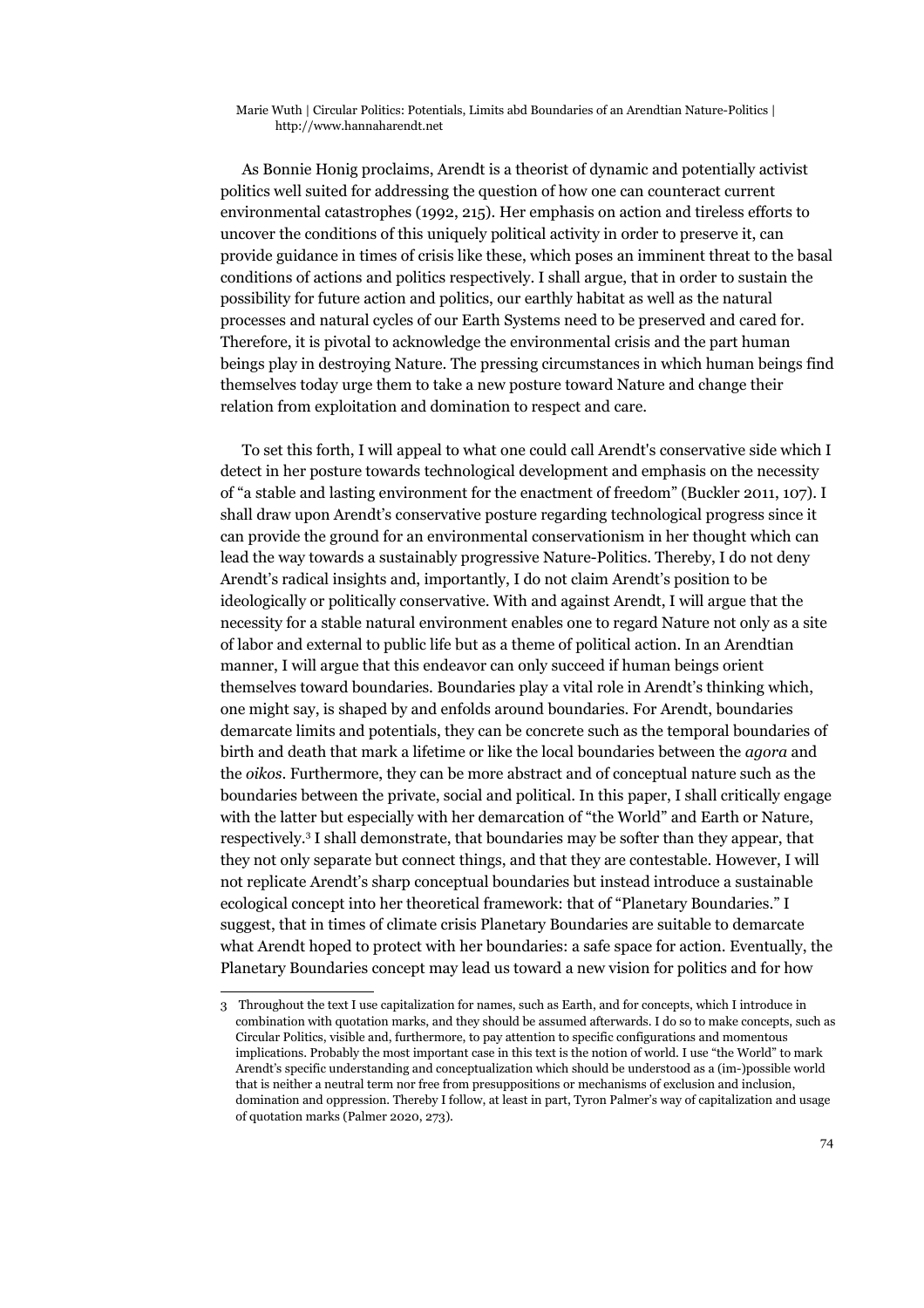coexistence in and with Nature can be possible in times of climate change and environmental crisis. By means of this concept and with reference to Arendt's understanding of Nature, I shall propose a model of Circular Politics that is oriented towards said Planetary Boundaries in order to preserve leeway for action and agency, respectively. Thus, despite its aim for circularity and appeal to Nature's urgency, Circular Politics pursues to sustain the conditions for the possibility of action and thus remains true to the meaning of politics, which is freedom.

# **World, Earth and Nature**

The launch of Sputnik 1 into space was a sensation of such rigor it gave rise to a period of public anxiety referred to as the Sputnik Crisis. Only a few months after it had started its journey in Kazakhstan, at that point part of the former Soviet Union, the first manmade satellite fell back into atmosphere. The sheer excitement and tension it had caused, especially in the context of the ongoing Cold War, was not marred by Sputnik's short appearance (Andrews/Siddiqi 2011). Arendt's opening remarks in *The Human Condition* shed light on the reasons for the sizeable responses toward Sputnik, stating that it was humankind's possible release from Earth which Sputnik announced. Humankind, Arendt claims, perceives the Earth as a prison, and so the appearance of Sputnik on the horizon was associated with relief, because science finally seemed to confirm that outer-spatial dreams need not to be fantasies and that the emancipation of man from the Earth was no megalomania but a possibility. Arendt sees this endeavor, the emancipation from Earth, as striking for the 20th century because that is the time when men, in an attempt to visit the Moon, started to become alienated from themselves, the Earth and their common World. Her writing is driven by the man-made atrocities of her time and her concern for the World in its modern form which, according to Arendt, politically began with the first atomic explosions at the beginning of the 20th century. To counter the alienation characteristic of the modern World she aims to decipher how human beings relate to their environment, to the planet they inhabit, to the Nature they are part of and to the space they enter when they come into the World.

To grasp the complex ways human beings relate to their surrounding Arendt distinguishes between Earthly Nature and the common World and, in that context, natural and worldly activities that represent the very modes human beings interact with their environment. A preliminary note should emphasize that there is no clear and conceptually sharpened distinction between Nature and Earth, and the terms partially coincide in her writing. By Earth, or Earthly Nature, Arendt refers to the natural environment of human beings. In *The Human Condition* Arendt emphasizes that human beings, at their very core, are earthbound creatures. Therefore, the Earth is the very quintessence of the human condition (HC 2). Life on Earth, Arendt further explains, is only possible by virtue of three fundamental activities: labor, work and action. Through labor human beings provide the necessities of life that are the things required to satisfy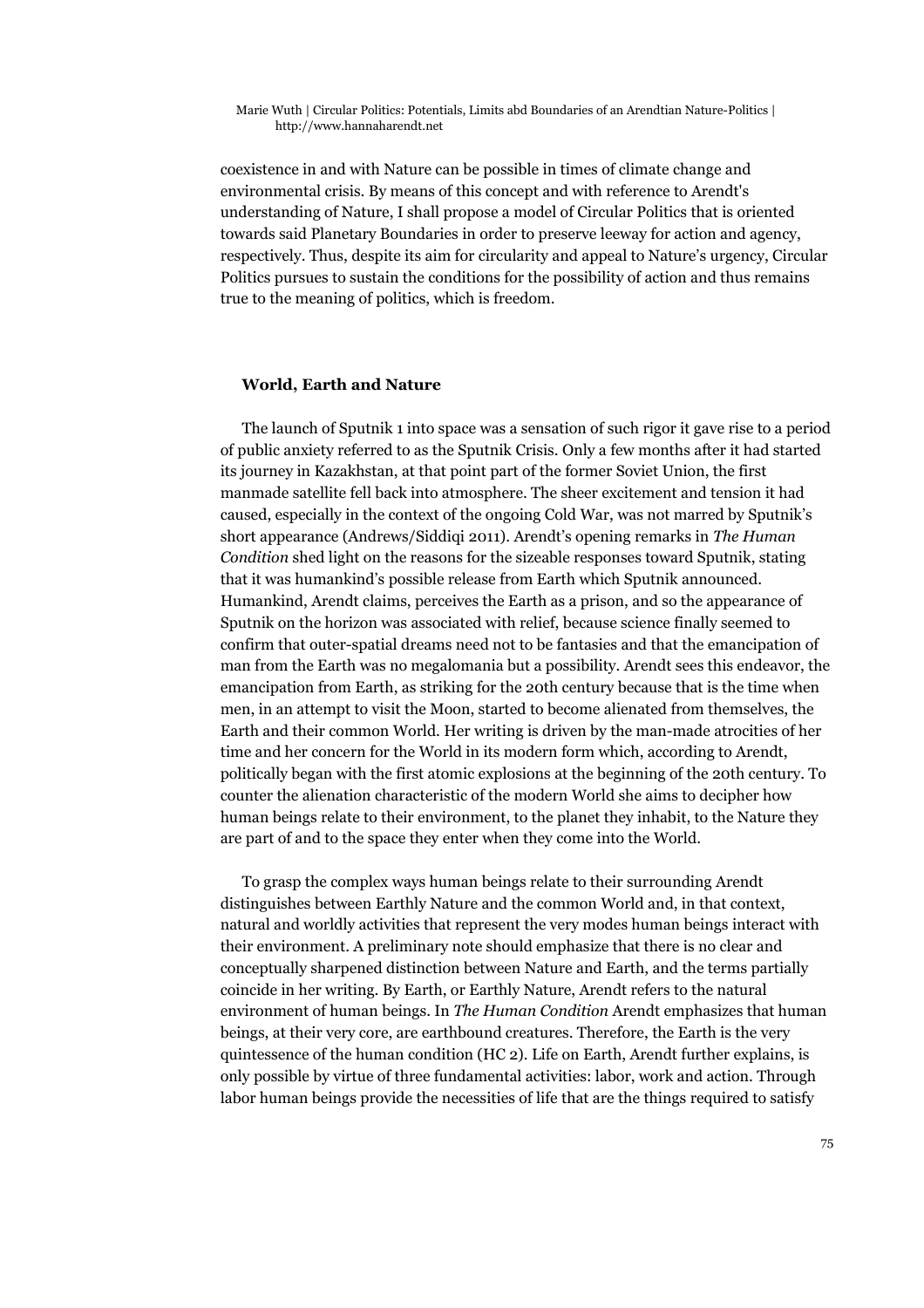their physical organism's needs. To an extent, and in her own idiosyncratic manner, Arendt follows Locke's and Marx' understanding of labor as an eternal necessity which is the mediating link between Nature and man. Marx discusses this basal notion of labor in the beginning of *Capital*, emphasizing that this understanding of labor stands independent of all forms of society as well as political and historical processes (MEW 23, 49-59). In this understanding Marx, and subsequently Arendt, echoes Locke, for whom the labor of one's body is an inalienable part of the life process whereby natural goods are transformed to fulfil the most basic biological needs of the human body (Locke 2003). Following this line of thought, Arendt determines the essence of labor to consist in material reproduction and thus in the maintenance of the natural organism. As part of the ever-recurrent cyclical movement of Nature, it is the most "immediately life-bound activity" and in this sense the most "natural" of all the human activities that compose the *vita activa* (HC 110). Consequently, the products of labor, just as natural things in general, have no durability because they almost immediately return into the natural process of life and decay (HC 96). Thus, in their role as *animal laborans* human beings pay their tribute to Nature and the human condition of life itself.

In order to not merely languish on Earth but to make a home, give meaning to their existence and, furthermore, to be able to respond to the other fundamental existential conditions, human beings need to build a world through work and action. The material foundations of the common World are the objects that man produces through work, the activity that corresponds to the human condition of worldliness (HC 7). Work designates all those activities whose products represent the reification of an artistic, technical, or craft activity and whose appearance is permanent as they escape natural wear and tear to a certain extent. The relative permanence of their existence, which likely exceeds the duration of their production and lifetime of their authors, lends them the objectivity that presupposes the constitution of the World. Arendt claims, the reality and reliability of the artifice that is the human world stems from continuous processes of reification and the worldliness, that is the degree of permanence, of human-made things (HC 95-96). According to her, the World of artificial and durable things is humankind's home on Earth that houses each individual life and, concomitantly, outlasts it (HC 7). The material production and constitution of the World is the basis for the emergence of the immaterial space of appearance in which people can act. Consequently, to be in the World is necessarily both immaterial and material.

Arendt states that action is the only primary activity in which people are actually engaging with one another and the only specifically human activity of the *vita activa*. In contrast to production and work, activities in which people to an extent also engage with one another e.g. through cooperation, action is not bound to a purpose and takes place between people. Because action is a mode of human togetherness, it is tied to the condition of human plurality (HC 175). When humans act, Arendt elaborates in her iconic interview with Günter Gaus, they weave a thread into the web of human relations (1964). By speaking and acting, with words and deeds, human beings reveal who they are, take initiative and bring something new into the common World (HC 176-177). Because action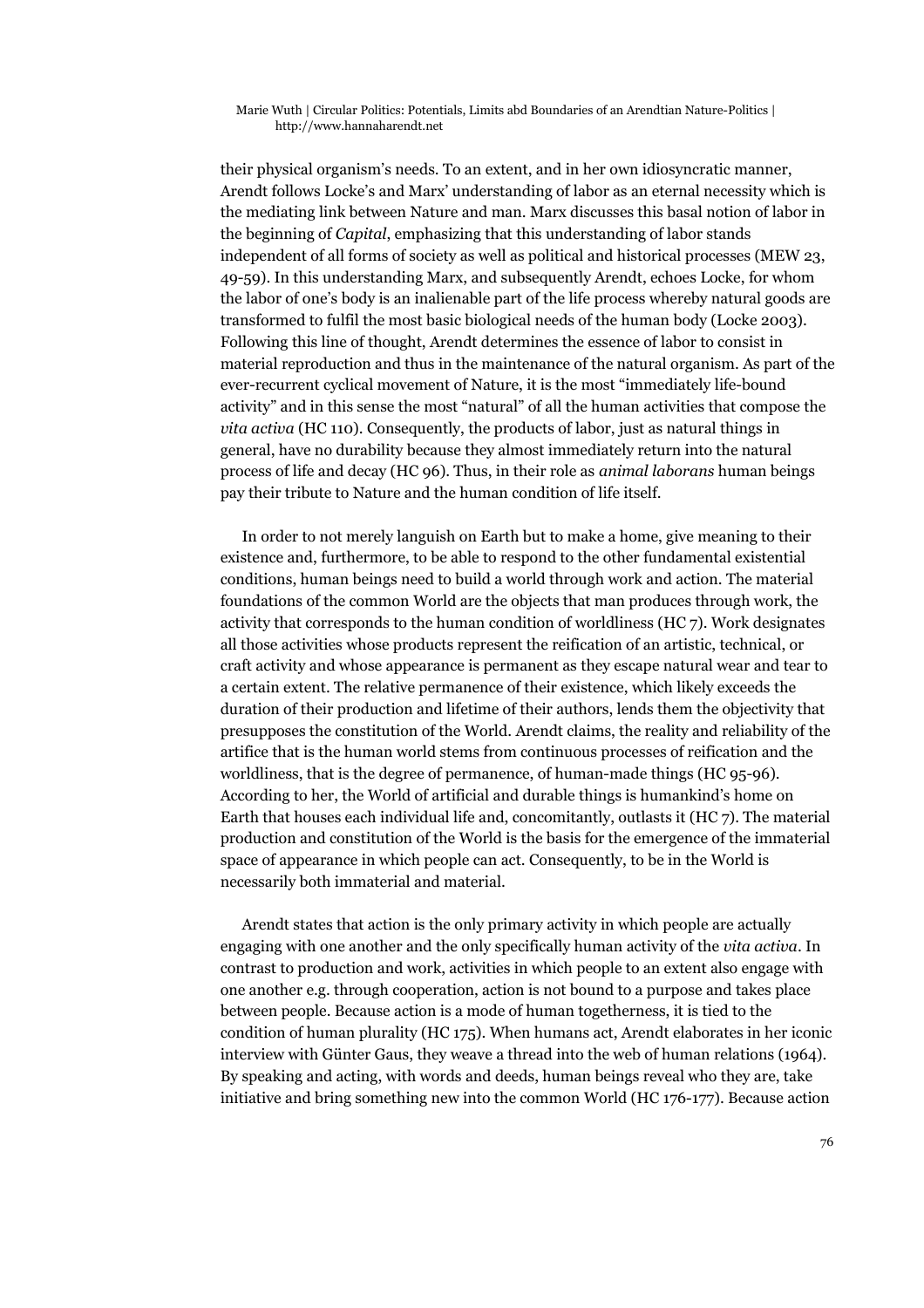takes place in the web of human relationships, "with its innumerable, conflicting wills and intentions", and holds the possibility of starting something new, it is to an extent out of the control of the agent and, thus, unpredictable (HC 184): Each action affects other people, causes another action and sets off numerous processes which cannot be undone (HC 190). At the same time, there is an implicit requirement for actions to be comprehensible, as Weißpflug highlights (2019, 244). This requirement is not only laid bare by the necessity for actions to be accompanied by words, but also by the human capacities to forgive and to promise, without which the unforeseeable and irreversible consequences of action would be unbearable.

Connected to this is another aspect Weißpflug points out, which is that understanding our actions is essential to retain confidence in the World and to not fall prey to a radical loss of meaning—a development Arendt especially fears in the face of technological and natural scientific progress. Eventually, Arendt suggests, the progress in natural sciences not only surpasses the progress of humanity, but heralds the end of humankind and Nature altogether (OV 30). Arendt's sometimes conservative posture towards technological and scientific progress needs to be read in the context of the disturbing impact and usage of technological innovations in modern capitalist societies, especially in regard to the imminent threat they pose to freedom and human dignity. Her conservatism, however, is not a simple rejection but a defensive gesture that stems from her concern with the fatal consequences of unleashed processes of change. Nuclear weapons, to take one of the most prominent examples in her texts, encapsulate the double threat toward the World and to Earth connected to the overtaking of humankind's progress by natural scientific progress. The danger of nuclear power, from this perspective, consists in the unpardonable devastation it can bring to interpersonal relationships as well as the relation to Nature and humankind's bond to Earth. On the one hand, Arendt's demurs regarding the pace of technological progress allude to the asynchronous technological development and the simultaneous inability of people to keep up intellectually and ethically. On the other hand, her remarks also refer to the fastmoving and short-lived nature of things, which only allows one to assign significance to them to a limited extent. Only if human beings can ascribe meaning to the things surrounding them is it possible to maintain the material and immaterial conditions of the World and, thus, to account for the condition of worldliness. Increasing meaninglessness and growing incapacity of understanding, however, inevitably lead to a state of alienation not only from the world, but also from the consciousness of our earthboundness, as the example of Sputnik illustrates.

Securing the inheritance of the past and leaving a legacy to the future in a stable and lasting World, requires change that preserves, to echo Chapman (2007, 436). Not the sheer number of things, but their meaningfulness and intelligibility is what human beings require to not become alienated from their World and to be mindful for the condition of their existence, that is their bond to Earth. Arendt is indeed wary of the dissolution of the World as a consequence of incessant cycles of appearance and disappearance of things in a total consumer society (Cannavò 2014, 264-265).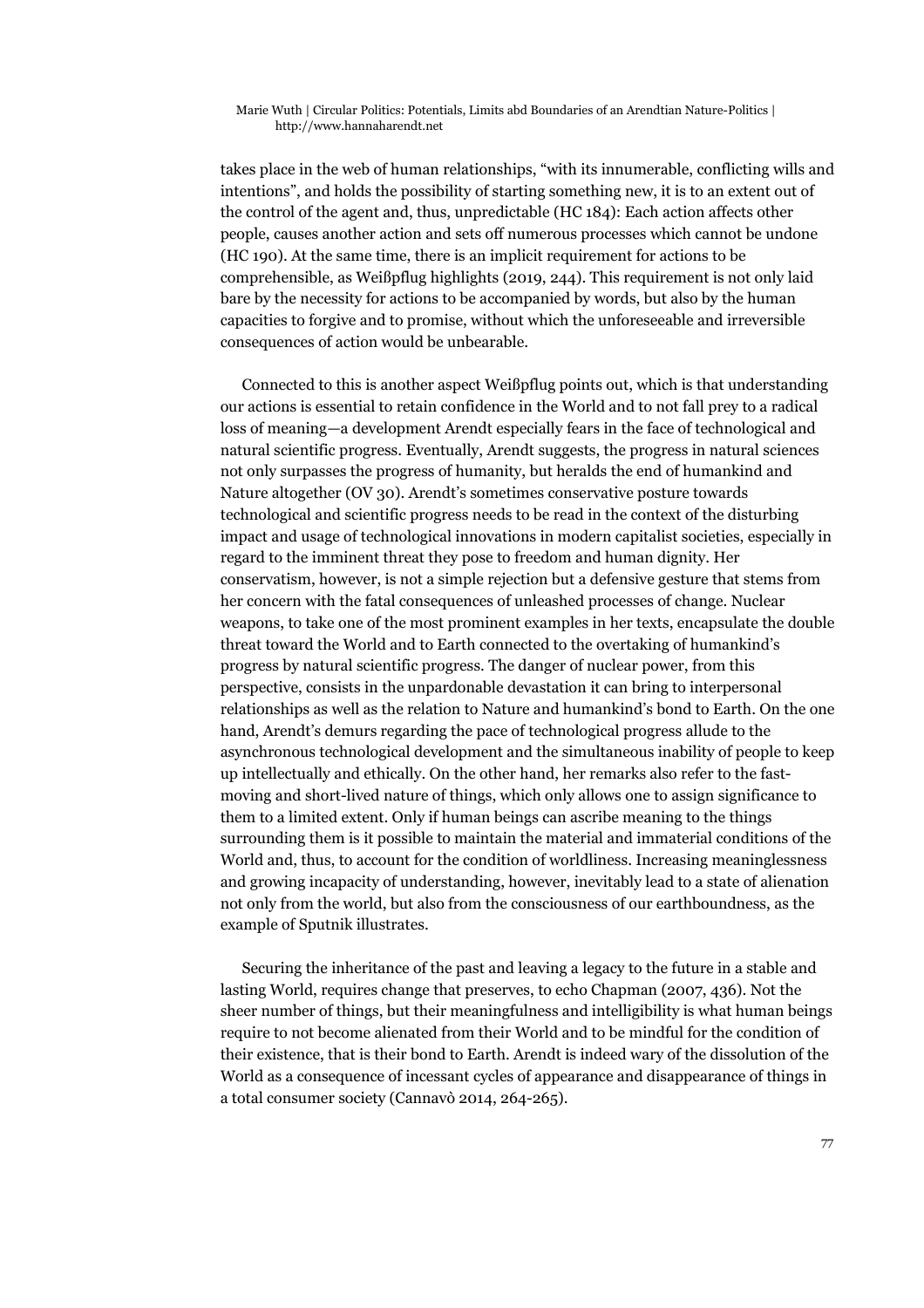These transformations of humankind, the progressive alienation from Earth and annihilation of the World, are linked, as Belcher and Schmidt correctly observe, "to the transformations wrought by acting into nature under the dual pressures of capitalism and technoscience" and thereby "nullified modernist conceits separating humans from nature" (2020, 1-2). To act into Nature, which according to Arendt humans only begun in the modern World (BPF 58), is decisive in this context. What changed once men started acting into Nature under the pressure of technoscience and capitalism was the mode of social reproduction whereby human-induced natural processes were unleashed (Belcher/Schmidt 2020). As Arendt elaborates, the formerly linear and purposeful manufacturing of artifacts has turned into cyclical processes of wasteful consumption and production. Thus, when human beings started acting into Nature they begun to severely endanger the permanence of the World but the Earth as well (HC 150). We have come to a point where we "look upon ... every tree as potential wood" (HC 158). In other words, we treat natural resources as well as artifacts without care, but as things free for our own disposal. It is this posture towards Nature and the world that "harbors the grave danger that eventually no object of the world will be safe from consumption and annihilation through consumption" (HC 133). This profit-oriented capitalist way of living is accelerated by modern natural science and technology. When humans started acting into Nature they "carried irreversibility and human unpredictability into the natural realm, where no remedy can be found to undo what has been done" (HC 238).

Regarding the topic at hand, that is how to find an account of Nature-Politics with Arendt, I suggest interpreting her skepticism towards technological progress as a conservative posture that regards technology not unequivocally as a means of liberation but realizes the potential for destruction of our natural environment involved in technological progress. Paired with her accentuation on stability, her concerns regarding acting into Nature can be interpreted as a plea for environmental conservation.[4](#page-5-0) Nature and Earth do not only precede human existence but are the condition for the constitution and maintenance of human existence in its material and immaterial dimension. As Arendt states, the quintessence of the human condition is to exist on Earth and to be part of Nature's cycles. Nevertheless, it is also an imperative part of the human condition to transcend Earth and Nature. Cannavò argues, that humans have a torn relation to Nature since they must concomitantly transcend and resist as well as preserve and embrace their boundedness to Earthly Nature. Therefore, the way humans relate to Nature is characterized by care and violence (2014, 253). I echo the interpretation that the relation between humankind and Nature, understood as a mutual bond, involves care. But the case is more complicated regarding violence which, on my reading, should not be embraced as Cannavò suggests. The violence humans experience in form of fatal natural

<span id="page-5-0"></span><sup>4</sup> In Environmental Sciences conservation is understood as a way of protecting Earth's natural resources. How environmental conservation can be achieved depends on the respective water, land, resources, and cultures as well as local and geopolitical contexts (Gadgil/Berkes/Folke 1993). I regard conservation of Nature as a regulation of human interaction and ways to be mindful about the coexistence with and in Nature. The term protection does not imply a dualistic relation between humans and Nature that would suggest an anthropocentric ecological approach. Rather, conservation is a way to care for the natural environment we are part of, to protect biodiversity, to respectfully interact with Nature and to refrain from exploitation and domination.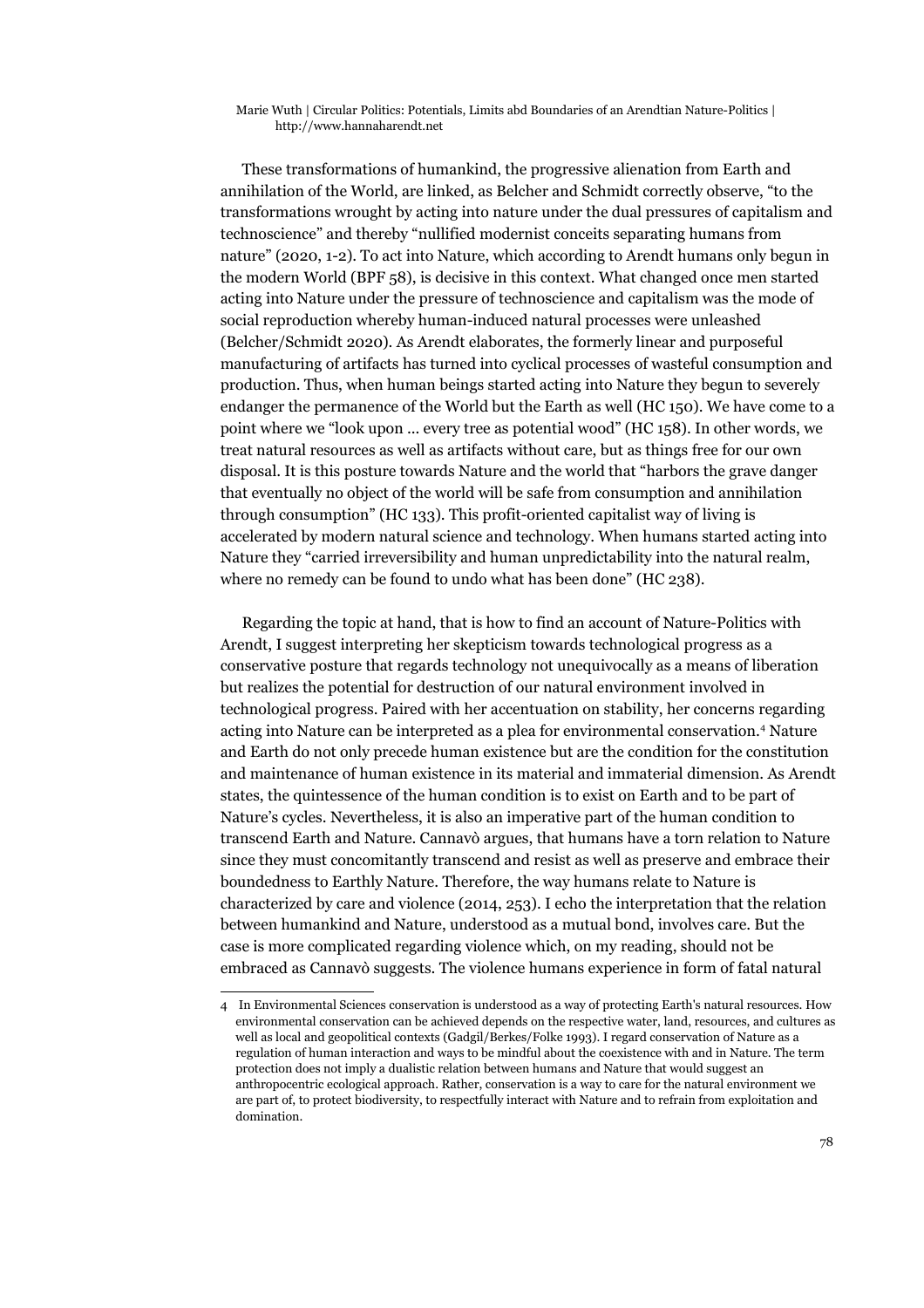events is also caused by the dreadful way humans are acting into Nature. Undoubtedly, on Arendt's account, our relation to Nature should be characterized by stability *and* transformation. A stable natural environment is pivotal, but so is the transformation of Nature to make her inhabitable for human beings who are otherwise subject to the arbitrary powers and destructive forces of Nature. There is, however, a difference between these powers and forces and events in Nature that are caused by anthropogenic climate change and therefore violent.

For Arendt, the transformation of Nature is also necessary because human beings would not be able to give meaning to their existence without a world of durable things that provides a home and stage for words and deeds. But if the common World, the place where we are born, act and die, is built into Nature, then Nature is the prerequisite for the space of action. Therefore, the harmonious coexistence with and conservation of Nature is undoubtedly constitutive for the emergence, existence and maintenance of the common World. Thus, the necessary transformation of Nature needs to be kept within limits and conducted with care.

Adopting this posture would imply that our concerns today should be directed towards Nature and her conservation, which means to act into Nature guided by principles of care and sustainability. This can only be achieved if Nature becomes a site of politics and thereby issue of collective action. There are already examples for this like Fridays For Future protests or the Kyoto protocol. Collective actions can take different forms, sometimes minor, sometimes major, in different places. It is, nevertheless, crucial that actions are collective because power arises only when people come together to act in concert as Arendt notes. Thus, effective transformation for a more sustainable and environmentally friendly politics is best achieved when it is part of a collective agenda. In this regard, I suggest that Politics should especially learn from Indigenous and local knowledge for Nature's conservation and environmentally sustainable ways of coexistence. The ways in which Indigenous People care for Nature, connect to land, water, forests and especially protect biodiversity can serve as guidance for collective actions in sustainable Nature-Politics.

In order for Nature—and thereby I mean the natural environment, the Earth, and what is designated "natural"—to become topical for political action in an Arendtian framework, it is inevitable to first of all challenge her notions of the World and Earth. This challenge, however, is less radical than it might appear at first sight. Indeed, following Arendt, only what is part of the public sphere of appearance, that is the World and not Nature, can become a matter of politics. But, as Chapman's acute reading of Arendt demonstrates, Nature can be a part of the World and make an appearance when we give attention to it (2007, 437). To put it differently, Nature and World are not strictly separated from each other but inseparably connected. Similarly, Cannavò highlights that Nature is not merely a source of resources but can be a source of meaning in an Arendtian framework (2014, 261). Today it appears indisputable that humans attach meaning to Nature, when at the same time it is obvious that the way human beings have acted into Nature in a manner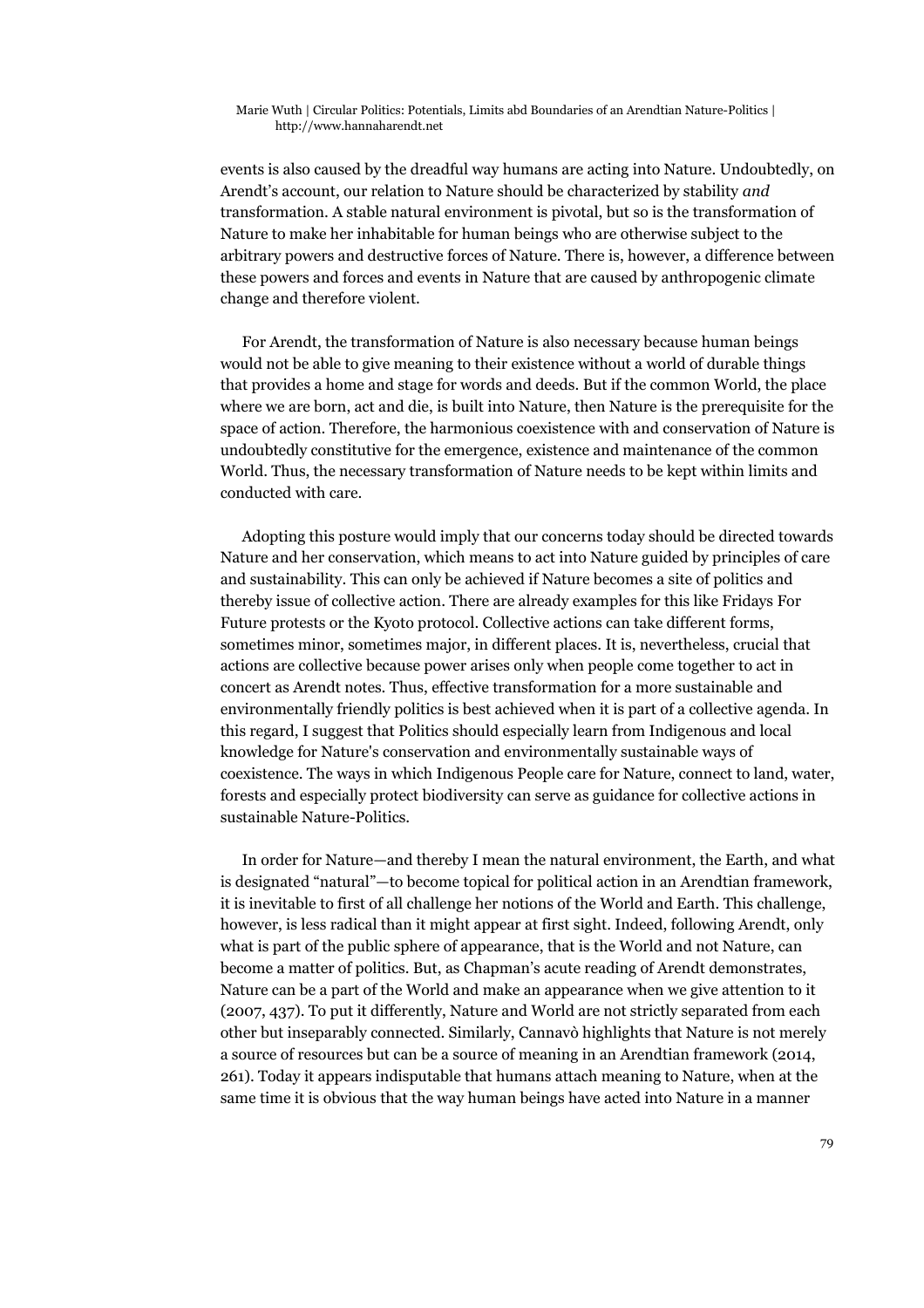that is more aptly described in terms of domination-driven exploitation than necessary transformation of Nature. Likewise, it is inevitable that Nature intervenes in the World with the greatest urgency and transforms this World in response to excessive human transformation. This is not only visible regarding inequalities, poverty, climate migration and the devastation of human habitats that are linked to environmental crises, but also to the immaterial aspects of the World that are the structures of feeling and thought. In contrast to the 'givenness' of the Earth, the Arendtian World comes into appearance through actions, thoughts, and artefacts (Chapman 2007, 437). This means, that the World to a great part is an accumulation of relations, actions and thoughts. With regard to environmental movements, concerns and action plans it is undeniable that Nature has become a pressing sorrow and viral topic of people's actions and thoughts. In respect thereof, Nature is a central part of the World or, to put it differently, the natural is part of the social and political. This assertion not only challenges what is considered political, but implies that Arendt's boundary between Nature and the World cannot be maintained. In connection with this observation the question arises which structures and mechanisms in Arendt's framework prevent this delineation and Nature as such from becoming topical, or more precisely politically topical, and to what end. In this course, Arendt's concerns for the common World become concerns about *the* World she portrays.

## **Concerns about** *the* **World**

Arendt's concerns in *The Human Condition* pertain to the permanency, durability and survival of the common World. Nevertheless, the World Arendt describes and the concept she develops cause serious concerns already, and part of the destructive powers she observes are built into the mechanisms and structures she enshrines herself. In order to demonstrate that Nature is in fact a site of politics it is crucial to critically reflect upon the World and its underlying constitutive mechanisms. Not least the current environmental crisis, which is indeed connected to other political, economic and social structures and problems, demands a critical engagement with the Arendtian concept of the World. This move proceeds with Arendt against Arendt, utilizing the basic structures and mechanisms her understanding of World is built upon and challenging her exclusionist and at times violent understanding. The possibility for this critical yet appreciative transformation is based on the observation that Arendt develops a sociogeny, to borrow Frantz Fanon's apposite concept (2008), of the World that understands this 'home on Earth' not in terms of a fixed, ontologically given entity but as a phenomenon bound to relational practices and mechanisms of Worlding. Consequently, there are possibilities to reconfigure the World and, in this context, what it means and how it feels to be earthbound, too.

The Arendtian World is a place under construction, full of artefacts, relationships and stories. It is meant to be open, to be home, and it is meant to be common. But for some it is a place with insurmountable borders whose rigidity stands in opposition to the vibrant web of words and deeds that makes this World a space of appearance for others. Arendt is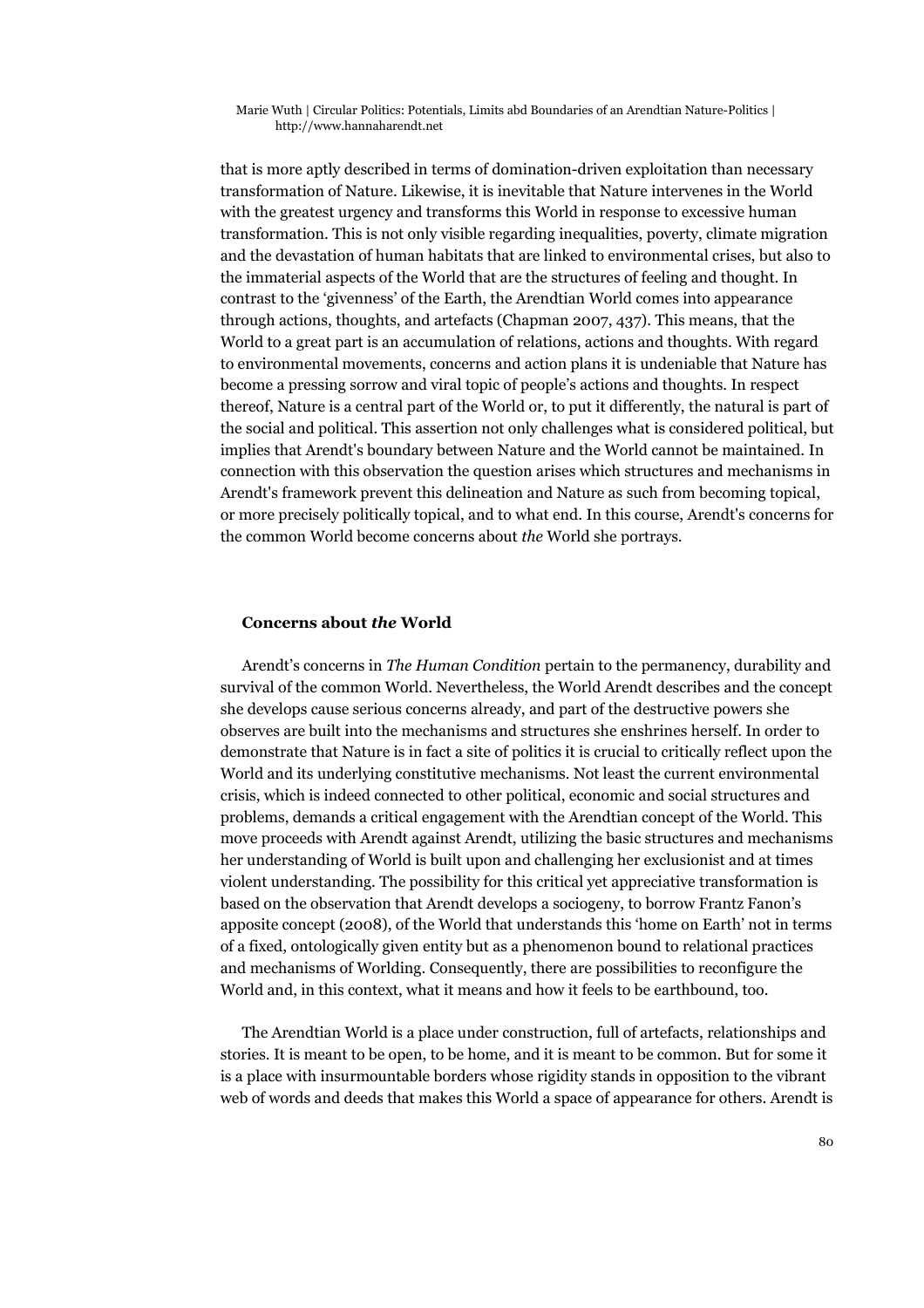well known for the strict and rigid boundaries she drew between the private, everything natural, and the public realm, which is essentially the World, composed of the social and political. Thus, her distinctions of the public/private and social/political are directly linked to the activities and conditions of human life and conceptions of the World and Earthly Nature. In this context, the formerly mentioned differentiation between natural and worldly activities can be re-formulated as world-making and world-enabling activities. Since Arendt's understanding of the public sphere is tied to the World as a space of appearance and meaning, the world-making activities of work and action are situated in the light of the public. The only activity that escapes the public sphere and is performed in the private realm is labor, as well as all other activities related to the cycles of biological life.

Not everyone is affected by these categorizations, differentiations and connected exclusionary structures to the same extent. What is considered to be *the* World is, in fact, a question of belonging in and to this sphere of appearance, as well as a question of recognition and exclusion. Arendt's World is not the home of human beings but the home of those recognized as human, the home of those who are free from providing the means to satisfy their biological needs. It is *the* World of those who can afford to work and act, who are seen and heard and who want to insert themselves in the web of human relations. Not only who belongs to the World becomes a pertinent question, but also to whom the World allegedly belongs and who possesses it. Worlding presupposes labor and those who till the soil upon which this World is built have too often been deprived from the opportunity to work and act in it. Despite the fact that labor, understood as the activity that provides the necessities for maintenance of the biological life, is underdetermined as it disregards e.g. forms of immaterial labor (Hardt/Negri 2004), the most problematic aspect about Arendt's conception is the implicit exclusion of those who have been banished from their land, who have lost their worldly possessions, who were bereft from the possibility to acquire property, whose bodies were turned into tools and who thus lost the freedom to be active beyond Nature's urgency.

However, as Michael Hardt and Antonio Negri evince, labor does not solely consist in the production of material goods but comprises the constitution of social life (2004, 109). With respect to domestic work they further elaborate,"what has been traditionally called 'women's work," which takes place in the private realm and requires repetitive tasks, "also involves producing affects, relationships, and forms of community" (110). In other words, labor enables forms of life and relations that go far beyond reproduction. It is neither an asocial nor an unworldly activity, but brings together knowledge, traditions and wisdom from the past while providing for the future. It is precisely in this regard, that labor is an intrinsically political activity and its exclusion from politics is deeply distorted. In other words, the relations between Earth, Land and World as well as the relations between those who enable the World through 'the labor of their bodies' and those who have a worldly appearance are part of the web of relations and affairs that determines a World.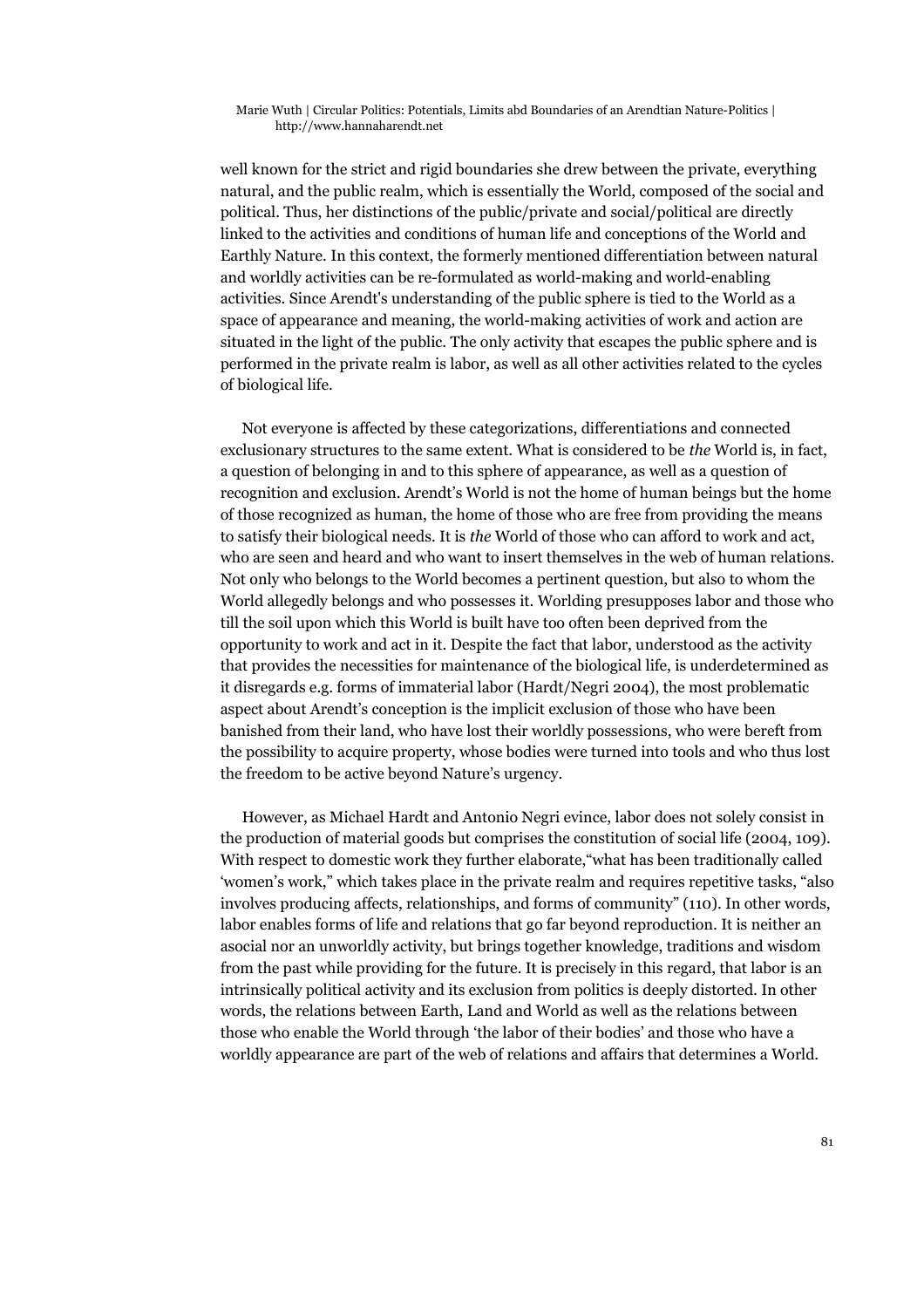In this context, it is evident that the critique towards resource exploitation and violent acting into Nature does not pertain to humankind as such just as much as the mechanisms and structures of worlding have had and still have very different meaning and consequences for different groups, actors and those confined or deprived of their agency. Arendt's World, in other words, is *a* World but not *the* World. It is a colonial, capitalist and white deformation of a World which, among other things, is already expressed in the definite article and implicit universal claim. *The* World has a selfevidence and givenness to it which conceals its actually artificial character. In his discussion of Blackness and the paradigmatic relationality of affect, Tyrone Palmer takes issue with conceptions of the world that depict world as an absolute, encompassing and immersive relational web. "This logic forecloses, by definition, an understanding of intensities that shatter and rupture relational capacity: intensities that do not register as worldly connection but point toward an essential expulsion from the World" (2020, 248). World, understood in these terms, coerces relations and, at the same time, "precludes a reckoning with the vicissitudes of Blackness" (248). Palmer carves out the unmarked whiteness and racial logics underlying processes and mechanisms of Worlding (251). "The World", he states, "is never a universally available conception. Being-in-the-World is articulated along the lines of race, and Blackness marks the limit, the constitutive outside, of the World" (259). The instrumental character of the World-concept, according to Palmer, consists in the abjection of Blackness "as a sign of the unworldly" (260). Whereas Palmer convincingly argues that the concept of the World is untenable, and the hope for another world and ways of worlding might be naïve, there might still be a chance to hold onto the concept to point out the axes of oppression and struggles it contains. Pointing out not only the web of relations that exist within the World but on which it is built upon, which relations are exploited and concealed as well as highlighting the relative, contingent character of world configurations, might be a first step in this direction.

The Arendtian World is not immune to this critical endeavor and its boundaries are a testimony to a colonial logic. In *The Origins of Totalitarianism* Arendt's comments on 'savagery' attest to that: "If the tragedy of savage tribes is that they inhabit an unchanged nature which they cannot master, yet upon whose abundance or frugality they depend for their livelihood, that they live and die without leaving any trace, without having contributed anything to a common world, then these rightless people are indeed thrown back into a peculiar state of nature" (OT 300). The speech of 'rightless people' exposes a colonial racial perspective that goes along with a dismissal of other forms of life, formation of meaning and, above all, exclusion from the World. The implicit devaluation of Nature and what is designated natural, but most of all the rendering of human beings as worldless, were dreadful then and are intolerable today.

Another aspect showing that the boundaries of this World and its exclusion mechanisms cannot be maintained is the outdated definition of the World as a human artifice that separates humankind from their natural environment (HC 2). As Clark emphasizes, problematizing the Anthropocene is as much about stressing human beings and actions as geological factors as it is a move to decenter human beings (2014, 25). It is,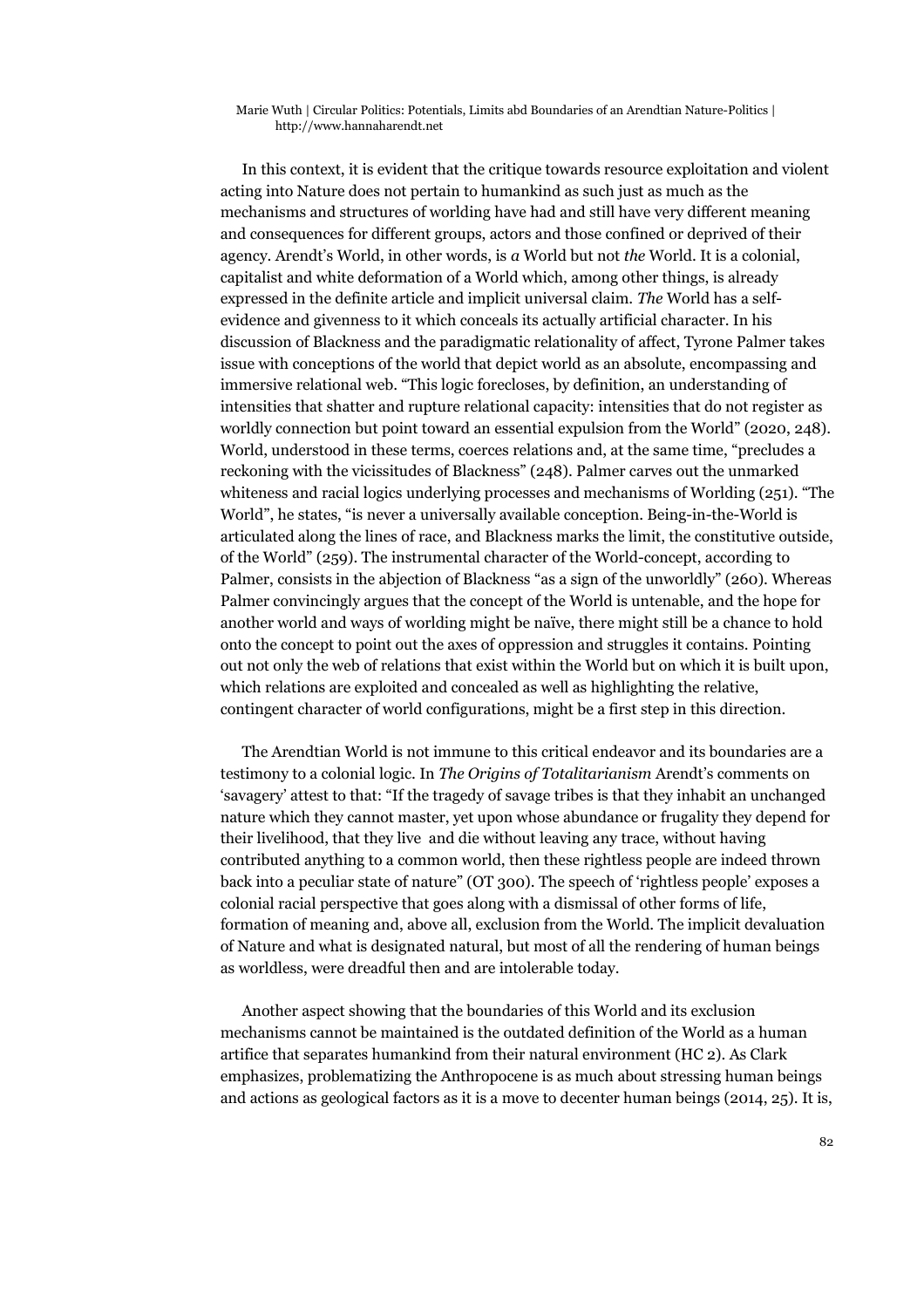thus, vital to understand that the World is not detached from the natural environment and does not exclude non-human beings. In her *Denktagebuch* Arendt discerns two different approaches toward politics that have been prevailed: One starts from the nature of man, the other from the nature of power, and while the first was highly subjective from the beginning, the other was subjectivized (DT 21). With regard to natural disasters and connected social, political, as well as economic woes, neither the one nor the other approach is suitable for politics today, which should no longer be centered on the subject. Instead of aligning politics with the nature of something, a politics of Nature is what is urgently needed. To decenter the subject in politics is equivocal with focusing on relations —not only between subjects but between different beings, non-human and human, as well as their connection to Nature. Instead of focusing on an individual or subjective nature, Nature should be thematized as an all-encompassing meaningful source of life that does not merely host individual beings but is the condition of the plurality of being and provides the spaces to act and live.

# **Politics' Soft Boundaries**

The issue Arendt's boundaries raise for considerations regarding Nature-Politics is that Earthly Nature, from her perspective, is not a part of the public realm. Nature, according to her various placements of activities, categories and subdivisions, does not become topical in the realm of the public and is, thus, also excluded from politics. But, as mentioned earlier, Arendt is well aware of the circumstance that it is not within man's power to fully exclude Nature from human affairs. Moreover, as Honig accentuates, Arendt's understanding of politics and action offers the resources to contest and politicize her distinction between the public and private realm (1992, 215). Indeed, the aforementioned boundaries and demarcations are not absolute, and instead of solely focusing on what Arendt aims to exclude from politics and the public sphere, attention should also be paid toward what she aims to protect. Following Honig, Arendt's differentiation between the public and private spheres serves not only to exclude labor and all affairs connected to Nature, but also to protect activities that serve the immediate preservation of life from exposure to politics and action (223). For by removing all natural and world-enabling activities from the light of the public, Arendt also prevents them from being the subject of public debate and political decision-making.

Arendt's demarcations are an attempt to free the political from the grip of the social and the bureaucracy, but also from the ruins of totalitarianism. Symptomatic of these events and developments is the experience of alienation, coordination and equalization, resulting in the suppression of the possibility of appearing as who one is in the public sphere; an experience Arendt depicts as a central part of the modern World. Above all, however, for Arendt it was especially totalitarianism that not only heightened these trends to the grotesque, but also exposed the incapacity of political philosophy. The unprecedentedness and sheer incomprehensibility of this political experience exposed the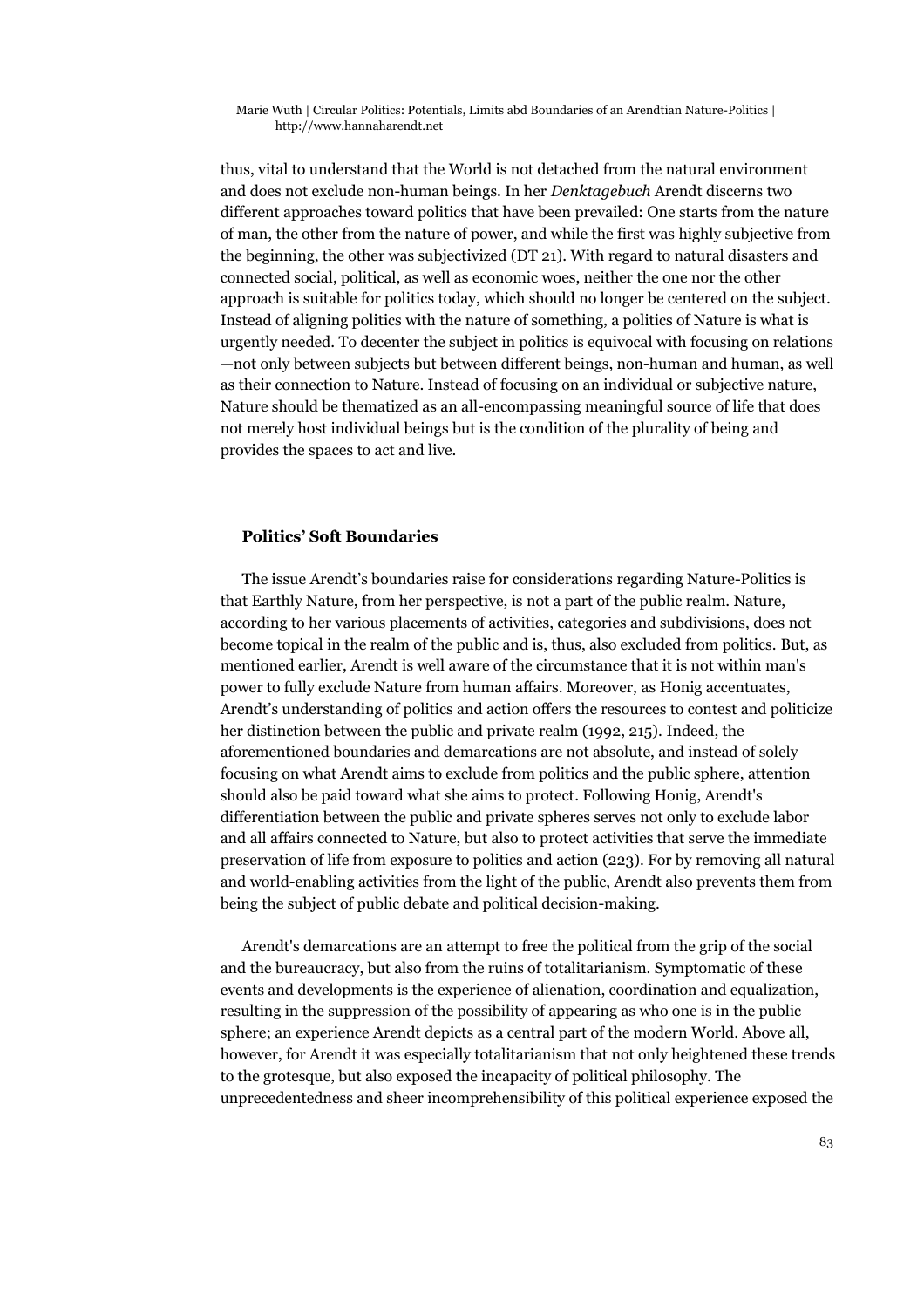anachronous and inapt character of usual categories of political thought and traditional moral standards (BPF 26). Since antiquity, political philosophy has been shaped by the dictates of metaphysics. In Arendt's view, this not only had fatal consequences for the understanding and meaning of political action, but also plunged any thinking about politics into inauthenticity. The extrapolation of a "pure" and authentic concept of the political therefore requires an approach that departs from metaphysics and thus also from the western tradition of political thought.

The greatest shortcoming Arendt discovers in the Western political tradition is its narrow focus on the individual and its ignorance of "the fact that men, not Man, live on the earth and inhabit the world" (HC 7). Thereby, she acknowledges plurality, the primal diversity of all men, as the "*conditio per quam* of all political life" (HC 7) and her critique of the Western tradition of philosophy, specifically political philosophy, adheres to the widely spread ignorance regarding this fact. Human plurality demands organization and thus makes politics necessary, but it is also the condition of politics since it is *the condition sine qua non* for the public realm (HC 220). The public realm, a room of appearance, is the space where people have the possibility to come and act together. In this vein, plurality is at the same time the condition not only to politics, viz. the political but also to action: "Plurality is the condition of human action because we are all the same, that is, human, in such a way that nobody is ever the same as anyone else who ever lived, lives, or will live" (HC 8). For Arendt, plurality is more than a mere fact; it attests to the equality and distinctness of human beings (HC 175). Concomitantly, Arendt's relational conception refuses any individualistic narrowing and has no resemblance to a loose collection of unique, atomistic individuals. Plurality is bound to interaction, communication and living in the presence of others (HC 201). For Arendt, it is "the acting and speaking together, which is the condition of all forms of political organization" (HC 202).

Her critique of the Western philosophical tradition also pertains to the predominant relation between theory and practice, and philosophy and politics respectively, which she perceives as a relation of domination of theory over practice (Promise 2005). This critique reflects her quest for a politics that is not characterized by relations of subordination and domination, as also highlighted in Arendt's emphasis that the principle of the political is equality (HC 33). Arendt aims for a horizontally organized political community of equals who can act together in concert and concomitantly reveal their unique characters with words and deeds. Next to equality and plurality, the other condition vital to political life is natality which encapsulates the possibility of new beginnings, and which is performed when people are speaking and acting (HC 176). As plurality, natality is so crucial for Arendt's model of the political because it is closely interlinked with action and thereby also with plurality. She elaborates, that with the birth of each human being something entirely unique enters the stage of the world and it is this unique beginning that action corresponds to. Analogously, speech answers to distinctness and actualizes the human condition of plurality (HC 178). By acknowledging natality, plurality together with equality as the conditions of political life Arendt's vision of politics proves to be rooted in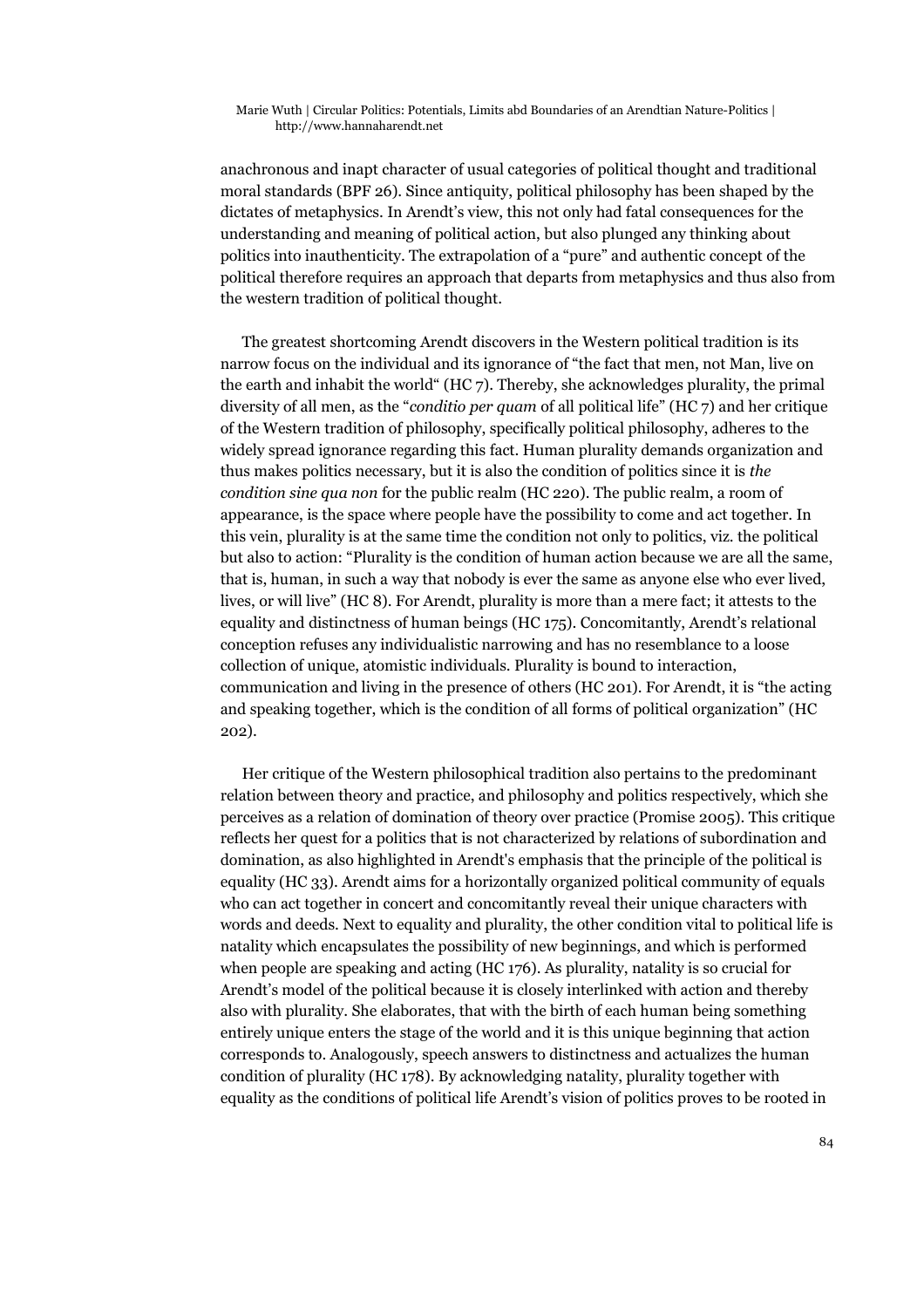human experience instead of abstract notions. In order to ask about the conditions of political life, it is inevitable to affirm and turn to the common World. Not least, her critique of metaphysics therefore concerns a certain posture and referral to the World and theorizing of being which prevents metaphysics from reflecting and including experiences in theory-formation. This becomes particularly problematic when applied to political theory, because it introduces a hierarchical relation of theory over practice that not only risks to blindside struggles but also hampers the possibility to understand and address them.[5](#page-12-0)

Arendt's boundaries were built upon the experiences of her time and responded to a specific crisis and context. However, if the boundaries Arendt drew between the political and the social, the public and the private, were already controversial in her lifetime, they are no longer tenable today. It is, nevertheless, crucial to remember that Arendt's boundaries are not absolute: they are products of agonistic exchange and not ahistorical. Thus, they do not establish indefinite separation. As Honig mentioned regarding the separation of the public and private, Arendt's apparently rigorous distinctions resist any a priori determination and are indeed up for politicization, alteration and amendment (1992). Arendt is a thinker of boundaries, but these boundaries cannot be irrevocable and eternal if they should respond to the changes and consequences of human action to simultaneously protect and enable action. That is, limits become counterproductive the moment they endanger rather than enable action and politics respectively. Arendt's boundaries are thus not aligned with metahistorical truths and metaphysical structures, but with the realities of a world and living planet. Therefore, it is not only up for debate where boundaries run, but also their conceptual nature and the scope of what they demarcate needs to be revalorized. Arendt's distinctions are inherently contested, and it is the deliberation and negotiation about what belongs to and characterizes the political that is crucial for politics.

# **Planetary Boundaries**

Arendt set the aforementioned boundaries in order to better understand the events of her time and to find orientation based on these demarcations. Given the current circumstances it is indeed uncertain whether Arendt would draw the same boundaries today, continuing to exclude social and natural issues as well as private matters from the realm of politics with the same rigor. Thus, instead of reaffirming the specific boundaries that Arendt drew in her time, it would be a matter of problematizing boundaries and rather understand them as conceptual figures for thinking about a world and the coexistence in and with Nature. For Arendt, it was clear that social questions and bureaucracy had stretched the boundaries of politics to a degree where politics became unauthentic. Today, it has become apparent that humankind is stretching the boundaries

<span id="page-12-0"></span><sup>5</sup> Arendt is undoubtedly neither the first nor the last political thinker to whom this criticism applies. Similar problematic and oppressive structures and patterns of thought can be found in the works of her theoretical reference figures such as Aristotle, Hobbes, or Locke.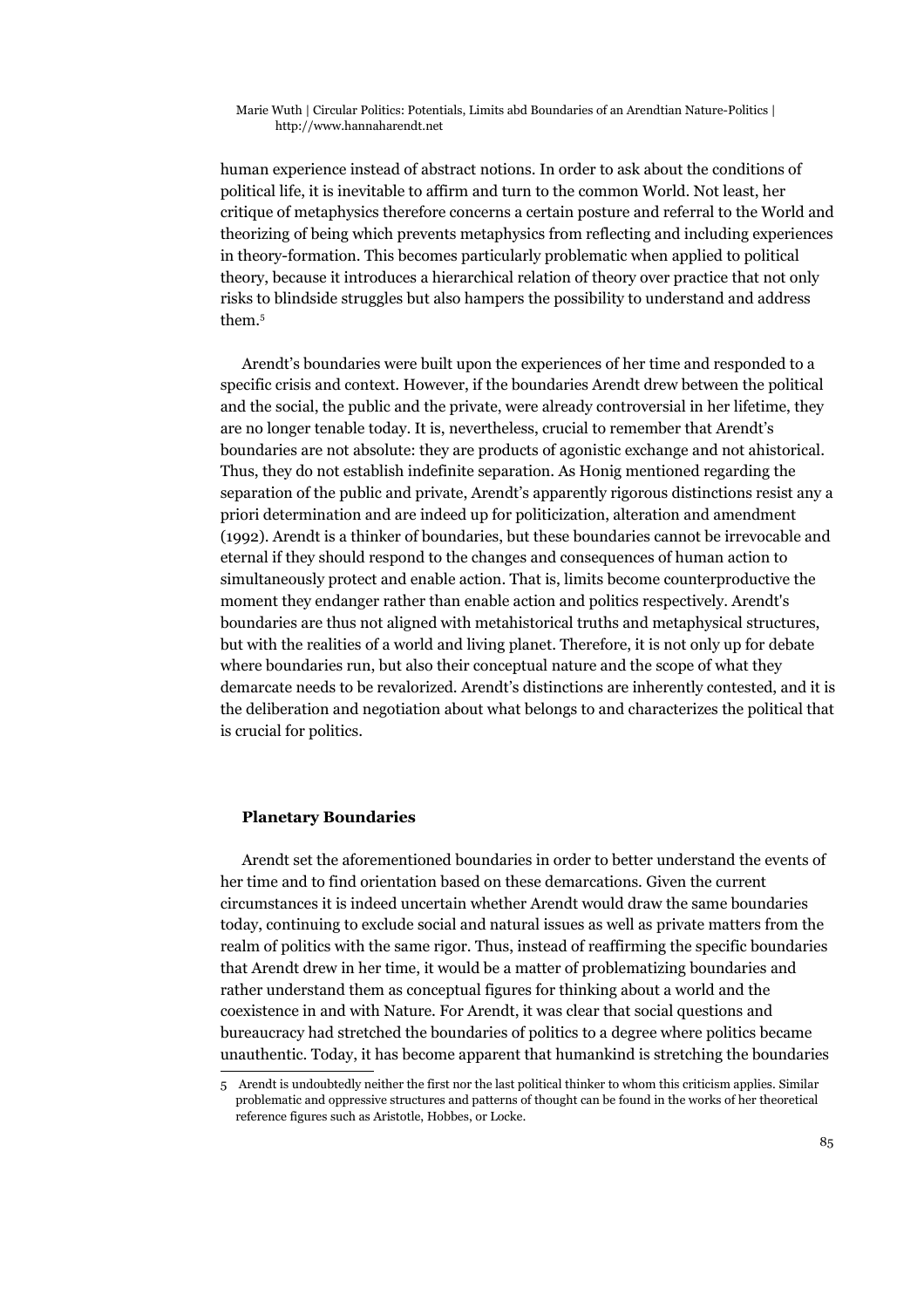of the planet to a point where it is not only perilous but inevitably damning. Taking into account the issues and challenges of the Anthropocene, scholars have pointed out that the human-induced transformations of the Earth and the increased frequency and scale of environmental disasters have put the continuation of political life at stark risk (Clark 2014; Belcher/Schmidt 2020; Honnacker 2021). This insight cannot avoid naming the influence of growth-oriented capitalism and technological progress delusion in Western industrialized countries as essential stress factors. As Honnacker (2021) shows, it is the way of life in capitalist Western industrialized countries, which for too long was considered a desirable model of success, that has been revealed to be dysfunctional and destructive on both local and global levels. It is therefore a certain form of world-making, material and immaterial, which threatens the bond to Earth as well as the very basic existence of Nature. Thus, it is possible to say that the world-making activities have acquired a dual state as they have become increasingly destructive regarding their natural conditions and the requirements of worldliness. Considering the ecological crisis, and connected social, economic but also political struggles and tilts, in the Anthropocene it is about time to reevaluate the conditions and possibilities of action as well as the realm and scope of politics. In light of the dawning nuclear threat to all organic life Arendt acknowledges the need to alter political concepts and conceptual tools indeed (Promise 2005, 145). Furthermore, as Belcher and Schmidt emphasize, for Arendt science was a political matter and arena of human action and her concept of the political is indeed open for scientifically informed approaches since she "considered science politically, as domain of human action, while remaining alert to its tendency" (2020, 4).

In light of the devastating consequences that humankind's acting into Nature in a heavily transformative, exploitative manner brought about, the political landscape is in need of new boundaries that adjust and protect a safe scope of action within the limits of the Earth. Therefore, I shall turn to a concept which focuses on the planetary boundaries of the Earth System to explore humanity's safe operating space (Rockström et al. 2009; Steffen et al. 2015). The concept of Planetary Boundaries denotes a sustainable ecological and social concept that offers a global approach toward environmental change due to anthropogenic impact on the Earth System. This concept aims at providing an orientation for a different governance and management to combat and stop human induced irreversible change on the ecosystem and climate of the Earth. For this purpose, environmental science has identified nine boundaries that relate to nine processes regulating and stabilizing the resilience of the Earth System. These boundaries are climate change, ocean acidification, stratospheric ozone, biogeochemical nitrogen cycle and phosphorus cycle, global freshwater use, land system change, chemical pollution, atmospheric aerosol loading and the rate at which biological diversity is lost. Their selection is premised on what research has found to be the most serious consequences of human induced environmental global change. Based on calculated dangerous thresholds, or estimated dangerous levels, as indicated by control variables specific to the respective processes of the Earth System, researchers have positioned Earth's boundaries.<sup>[6](#page-13-0)</sup> However,

<span id="page-13-0"></span><sup>6</sup> In this context, thresholds are understood as "non-linear transitions in the functioning of coupled human– environmental systems […] such as the recent abrupt retreat of Arctic sea ice caused by anthropogenic global warming" (Rockström et al. 2009, 32).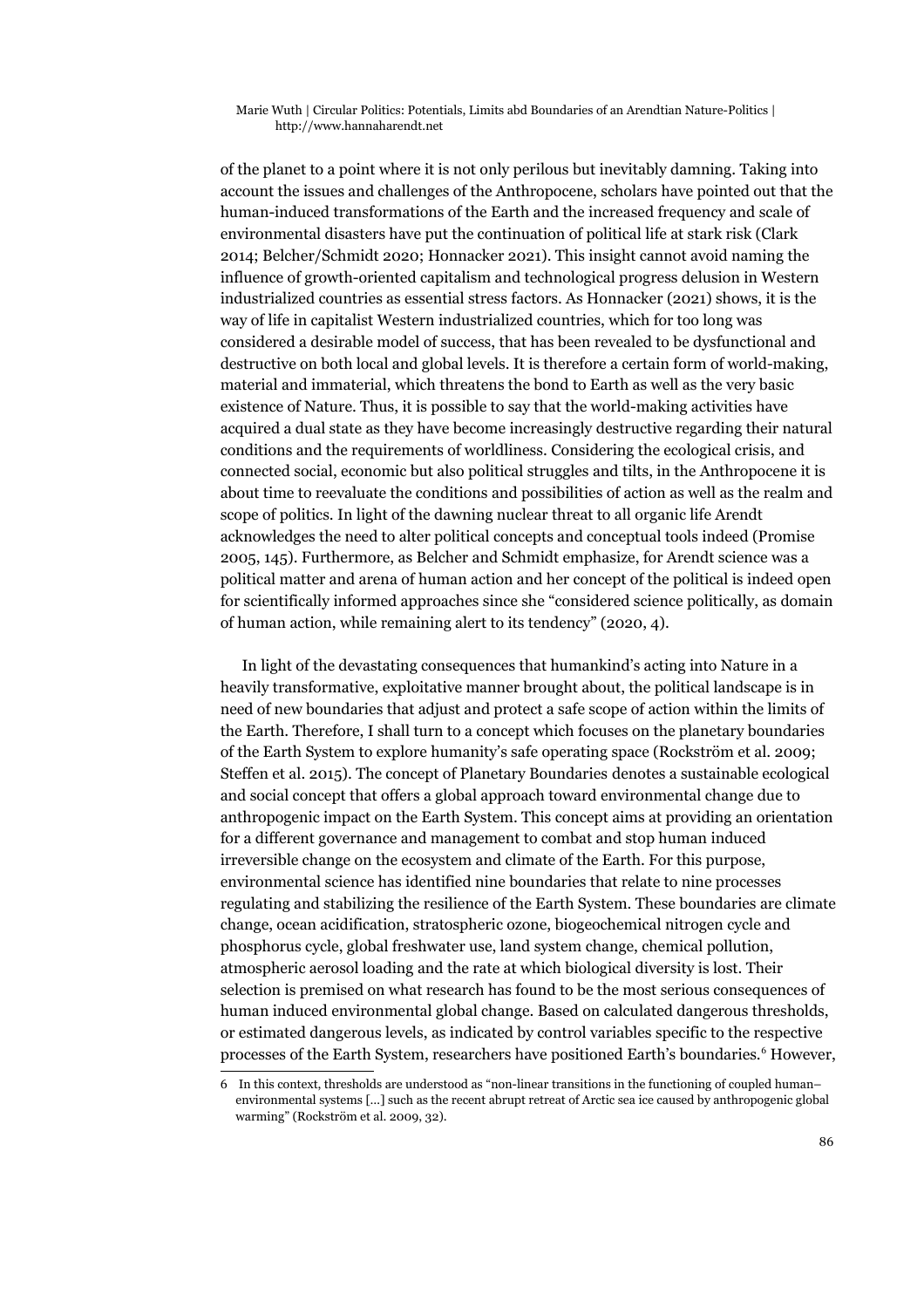in some cases, due to inevitable uncertainties and lack of research, thresholds cannot be calculated precisely and we rely on estimated dangerous levels and zones of uncertainty.[7](#page-14-0)

The Planetary Boundaries, which inevitably involve normative judgments regarding societal life in times of risk and uncertainty, are set at a safe distance from these dangerous levels or global thresholds. According to Rockström et al., the position of a boundary serves a dual function. On the one hand, it depicts "the degree of risk the global community is willing to take, e.g., how close to a uncertainty zone around a dangerous level or threshold of an Earth System process humanity is willing to place itself […]." On the other hand, it is "a function of the social and ecological resilience of the impacted societies." (2009, 32) The latter may include the ability of certain communities to cope with consequences connected to the transgression of a boundary that may threaten their local agricultural or economic supply structures. The concept, thus, takes the selfregulating power of Earth System processes into consideration, but also the socialecological resilience and consequences at both a global and local level. Undoubtedly, these boundaries are quantitative and, to a certain extent, hypothetical. Therefore, they cannot account for specific circumstances and power constellations present in local communities and global networks that might hamper resilience or built upon the marginalization and oppression of groups.

The concept does, however, see the intersection of global and local changes on an ecological-environmental level and can serve as an orientation for a shift in governmental practices. Although the concept itself does not make specific governmental proposals and, moreover, takes a holistic approach, there are examples of approaches that attempt to adhere to the limits of Earth System processes such as Circular Economy Action Plans or Greenhouse Gas Emission Reduction Targets. Nevertheless, Rockström et al. put pressure on the circumstance that undeterred by the proven and increasing disastrous anthropogenic impact on the Earth System most governance is too ignorant toward the planetary risks and intertwinement of global and local ecological developments (32).[8](#page-14-1) Furthermore, I contend, it is crucial to acknowledge, that the global ecological disasters we face nowadays are entwined with ongoing colonial, capitalist structures and it is vital to tackle exploitative governance and unsustainable development. Indigenous knowledge has been recognized as an invaluable contribution and complementation to forestall and counteract the collapse of forest ecosystems, wildfire and biodiversity loss (Lambert/Mark-Shadbolt 2021). Nevertheless, to find political agendas and governmental

<span id="page-14-0"></span><sup>7</sup> Planetary boundaries are, to a certain extent, responsive and flexible due to their interconnectedness and the self-regulating powers of Earth System processes. This implies that transgressing a boundary may severely impact other boundaries and endanger the safe operating space for humanity. At the same time, if the transgression does not endure for too long, there are possibilities for regeneration. But no boundary can be exceeded for too long. Hence, the perils of severe social and environmental impairments may be averted if humanity is devoted to operate within all planetary boundaries (Rockström et al. 2009, 32). Thus, it is vital to be mindful about the limits to human induced transformation as well as the boundaries of the Earth which, as Arendt reminds us, is the very source of our existence and the bond that connects each individual being.

<span id="page-14-1"></span><sup>8</sup> Since the introduction of the concept, further research has provided evidence that global and subglobal dynamics have contributed to an increasingly critical position in relation to three boundaries: biogeochemical cycles (encompassing phosphorus and nitrogen cycles), land-system change, and freshwater use (Steffen et al. 2015).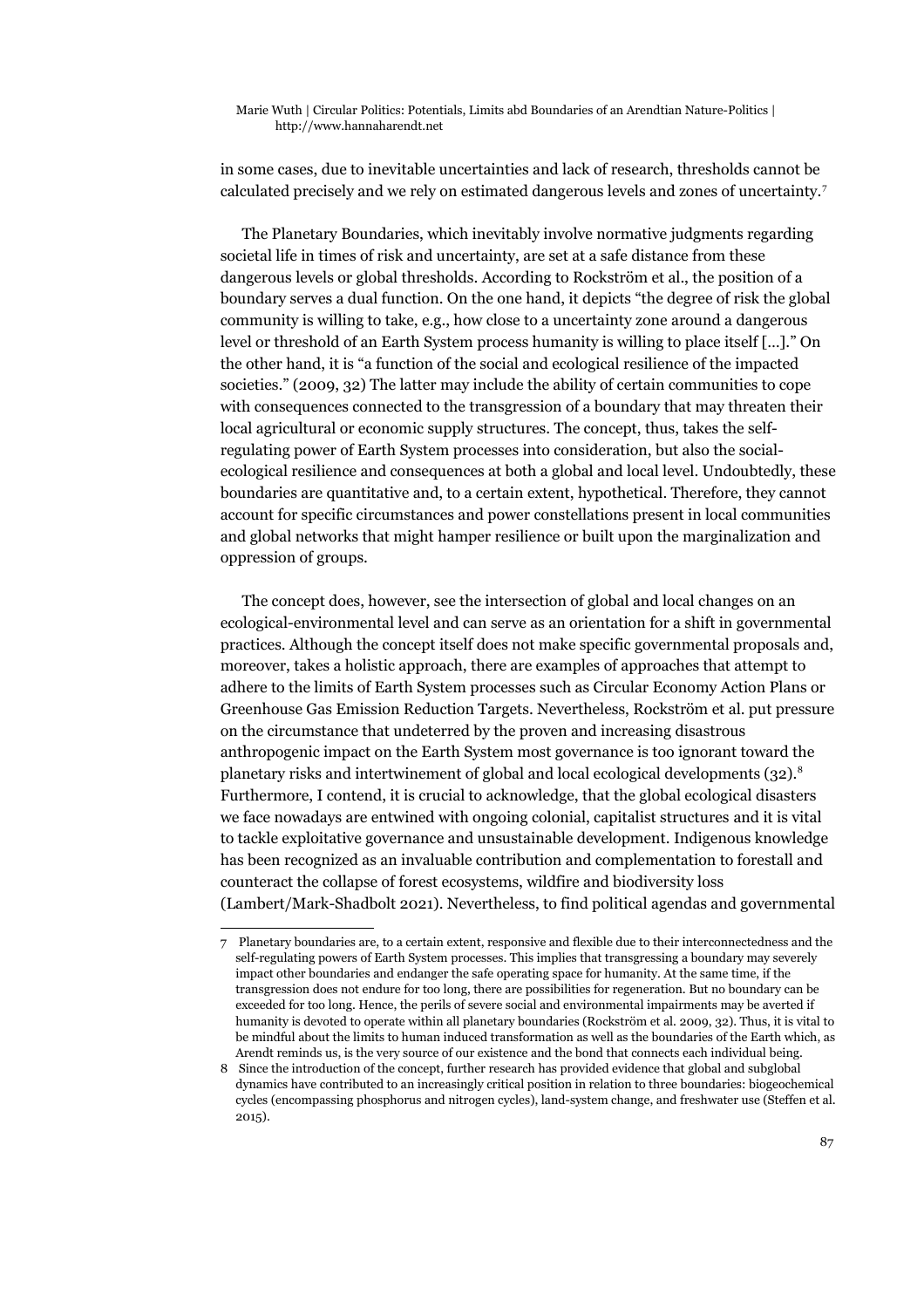strategies that strengthen ecological but also socio-political resilience it is pivotal that indigenous knowledge and practices of coexistence, resource, land and water are integrated respectfully and appropriately (cf. Irlbacher-Fox 2014; Lambert/Mark-Shadbolt 2021). In other words, it is crucial to find decolonial approaches to conservation so that the means and ways for Nature conservation are not perpetuating socio-political relations of domination, exploitation and violence (cf. Gadgil et al. 2000; Popova 2013, Maldonado et al. 2016).

Becoming and living out our boundedness to Earth is a way of acknowledging the relations we have to our social, political and natural environment and affirming that only collectively we are able to persevere. Being aware and remaining within certain boundaries of the Earth should not be interpreted as a restriction of or impediment to human action, but as the facilitation to live in a meaningful and lasting world that can be a home for future diverse generations. Given the evidence of the Earth System's resilience and stability in the Holocene, the concept highlights, that "humanity appears to have freedom to maneuver in the pursuit of long-term social and economic development" if the planetary boundaries are not surpassed for too long (Rockström et al. 2009, 32). The call associated with this concept is predominantly targeted at politics, especially in Western dominant industrialized countries, and is not intended primarily to contribute to the moralization of individual decisions. However, it should be evident that people can act most effectively in collective association because, as Arendt elaborates, power solely arises when people act together (OV 44). Thus, cooperation is the only way human beings can actively contribute to the observance of Planetary Boundaries. The governmental measurements and targets that serve these purposes won't guarantee any success or security, but these collective efforts at least carry the promise to try to enable other people to live on this planet.

# **Circular Politics**

To meet the challenges and profound problems posed by the urgency of environmental change, a political practice is needed that is oriented toward the boundaries of the planet. Such politics must be committed to the circularity of Nature, that is in Arendt's words "the circular movement of biological life" (HC 19), and actively seek to contribute to the resilience and stability of the Earth System. With reference to the concept of Planetary Boundaries, I would therefore like to propose another concept linked to the goal of sustainable ecological practice, that is "Circular Politics". This is a telluric concept oriented toward Nature's force flows, pursuing an immersive politics that enfolds within Nature, on and underneath the earthly surface. Not to overcome or dominate Nature and Earth but to be mindful about resources, transformative thresholds and capacities of regeneration is key for a Circular Politics that moves in ante-expansionist processes oriented toward Planetary Boundaries. Instead of boundlessness, Circular Politics strives for mindfulness about the bonds between beings, human and non-human, as well as to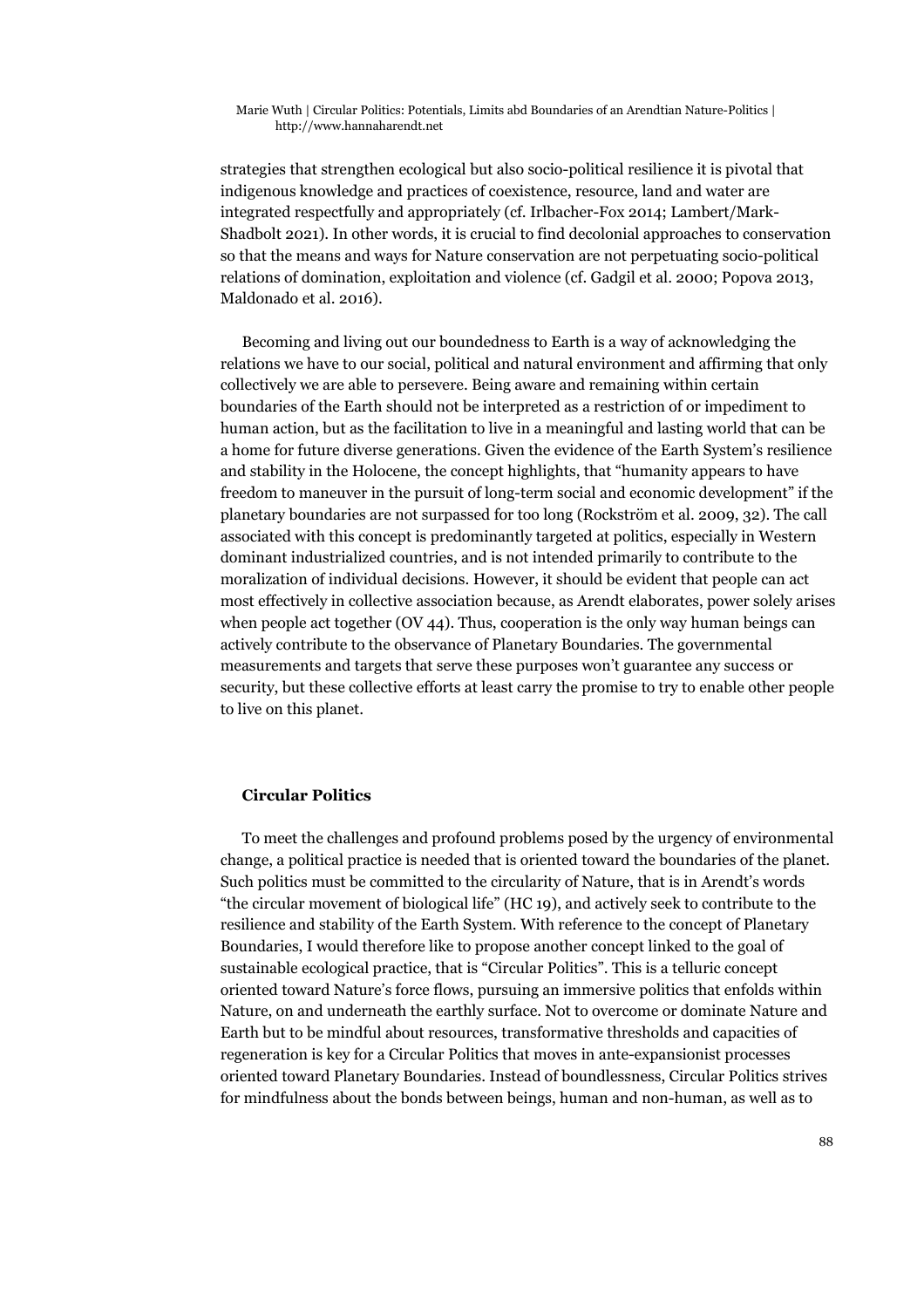land, water and Earth's natural resources. By orienting politics and political action toward Planetary Boundaries the circularity of Earth System processes becomes the core principle of this Nature-Politics that emphasizes a way of living with and acting into Nature in accord with her circular movements.

To align politics with Nature's circular movements seemingly annihilates the basic conditions Arendt defined for action and politics, namely to be spontaneous and make new beginnings. Furthermore, Circular Politics seems to rather contribute to the concerns Arendt articulated, namely the collapse of a permanent and durable world. At times, Arendt presents Nature's cyclical movements as threatening, pulverizing forces of pure necessity that are opposed to any change, awakening or ending (HC 96). The monotony of repetition connected to Nature's dynamics seems to make it impossible for human beings to reveal their unique selves with words and deeds. It is precisely the circularity of Nature which agents try to escape and to oppose by creating a world and setting new beginnings. In this regard, Circular Politics appears to be opposed to the purpose of politics, that is freedom. The urgency and necessity of Nature's demands are not only contradictory to politics but render it impossible in Arendt's view. Her distinction between necessary demands and the practice of freedom, as her discussion on poverty and the French Revolution testifies (OR 54), stems from her conviction, that bodies and their urgent biological needs jeopardize the conditions of freedom once they enter the public sphere (Landes 1995, 200-201). As Honig elaborates: "When demands are made publicly on behalf of the hungry or poor body, then the one individuating and activating capacity that humans possess is silenced. There can be no speech, no action, unless and until the violently pressing, indeed irresistible, needs of the body are satisfied" (1992, 218). The body is a helpful example in this context as the most powerful necessity human beings can be aware of is the life process flowing through their veins (OR 59). The body is one example to demonstrate the extent to which it is essential to meet the needs of Nature and to transcend the boundaries between the natural, the social and the political in order to make political life possible at all, which is the goal of Circular Politics. Otherwise, if the basic needs of a body's organism cannot be met, if bodily integrity cannot be safeguarded because of famine, homelessness, lack of resources or lack of work, the possibility of political participation is unachievable. At this point, the biological and natural come into the political in the shape of social and environmental issues. This is a movement Arendt might have feared or seen, according to Linda Zerilli, as a flow that "sweeps away the solid, common world of citizens" (Zerilli 1995, 176). However, it is not these problems that endanger *the* World. Rather, they point to the problems that can be attributed to the tension between the fact of being earthbound on the one side and the structures and mechanisms of worlding and a particular way of life on the other. Hence, instead of banishing these issues from the political, the task would be to carve out the inherent misalignments and dynamics of a world that threaten political life by endangering the livelihoods of people and destroying the habitat common to all, which is at the same time the conditional space of politics, namely Earth.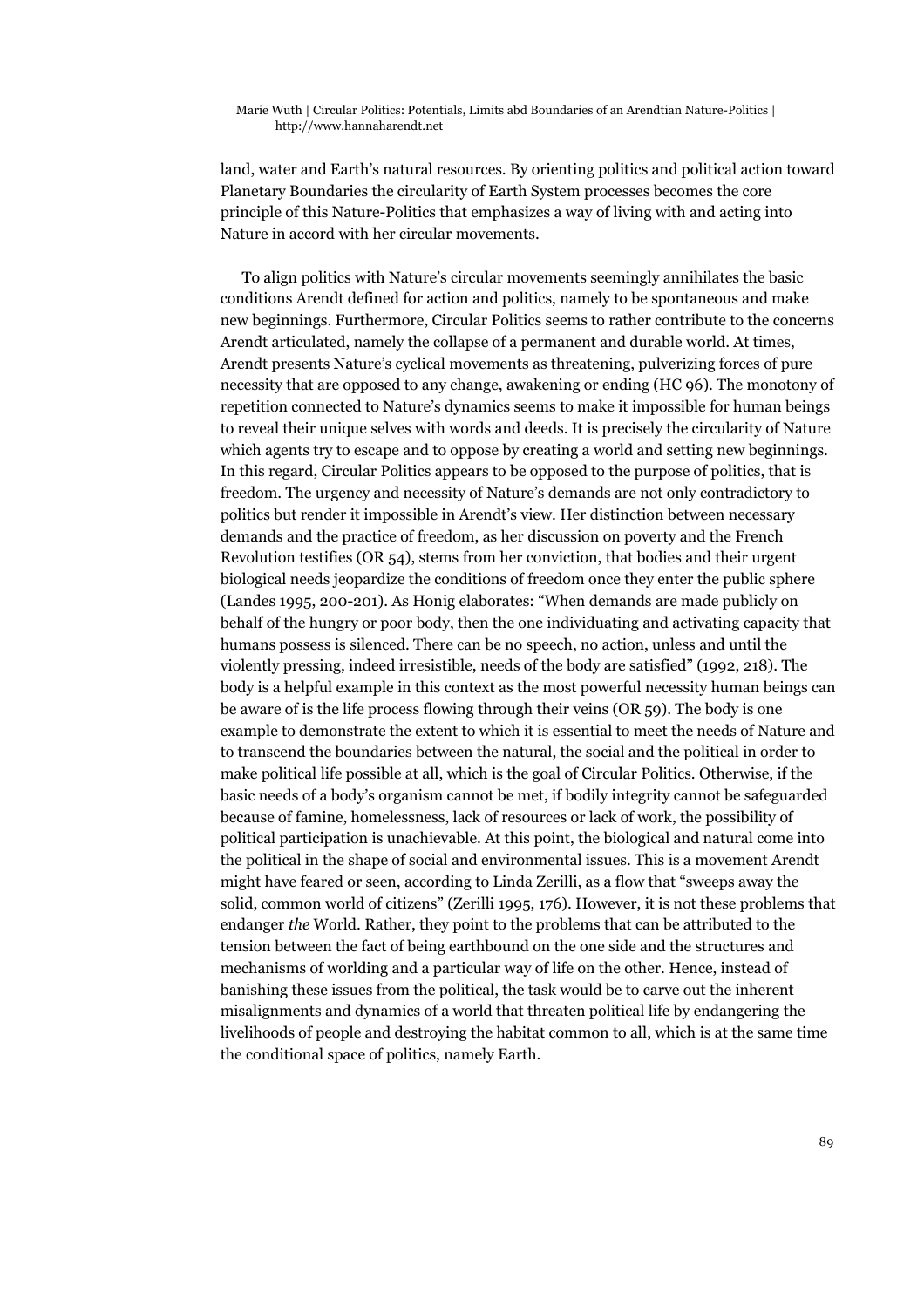Therefore, it is essential that natural and environmental issues, which on one hand often impose themselves in a most intimate manner, preventing people from occupying themselves with more than bare necessities, and which on the other hand are always also social, economic as well as political, are addressed by politics. Yet, it would also be an illusion to believe that the grievances and catastrophes of Nature and structures of the World, in their material and immaterial articulations, could be kept out of politics. Referring to Arendt's formulation of the "unnatural growth of the natural" (HC 47), Zerilli posits in her discussion of the public exclusion of 'Arendtian body': "But like the mythical Pandora's jar that, once opened, could not be closed […] there is no border that could possibly (re)contain such a body and put it back in its place. This body transgresses all human borders, including those between public and private, nature and culture" (1995, 177). The 'Arendtian body', that is the body of the laborer, worker, and agent, not only incorporates the tension arising from the separation of Nature and World but makes it untenable. Zerilli depicts this body as "the space where the Word fails" (177). Arguably, not only the Word, but the World itself fails when it denies a space to appear *or* forces to appear as a social issue, instead of opening up the possibility to be a political agent.

Circular Politics, in this respect, is also meant to stand for a political orientation that takes into account the necessities of Nature as we experience them most intimately. As Arendt herself notes, the inescapability of Nature is most vividly experienced in the affective desires and natural needs of our bodies in form "of an overwhelming urgency" (OR 59). Today, we cannot afford to ignore the urgency of Nature's demands in light of anthropogenic excessive transformation and increasing destruction of our planet.

In this context it should become apparent that if problems caused by environmental catastrophes such as famine, land destruction, climate flight and migration are taken into consideration as geopolitical issues, this yields a holistic approach that does not start from the isolation of certain spheres of life, but rather tries to take into account the interconnection of social, political, economic and ecological factors. In this perspective, boundaries appear to be blurry and shifting. As in the case of the Planetary Boundaries concept, the boundaries present in Circular Politics first and foremost denote connections. Here, too, we seem unable to do justice to Arendt's aspirations for a political that is segregated from the social and discrimination in this sphere. Against this, it can be argued that Circular Politics attempts to bring this into view and to strive for a condition that more closely approximates Arendt's vision of a horizontal community of equals. At the same time, the ecological aspect of Circular Politics is also only part of the picture, and more needs to be written about the concrete social injustices associated with certain mechanisms of world production and destruction, such as ongoing coloniality and exploitation, which are essential in a geopolitical approach.

The outlook that the concept wants to give is the promise for more participatory, nonhierarchical and collective practices that respond to the fact of human plurality and affirm the equality of different people. In this sense, Circular Politics is synonymous with adopting an Arendtian attitude towards Nature and world respectively. To the extent that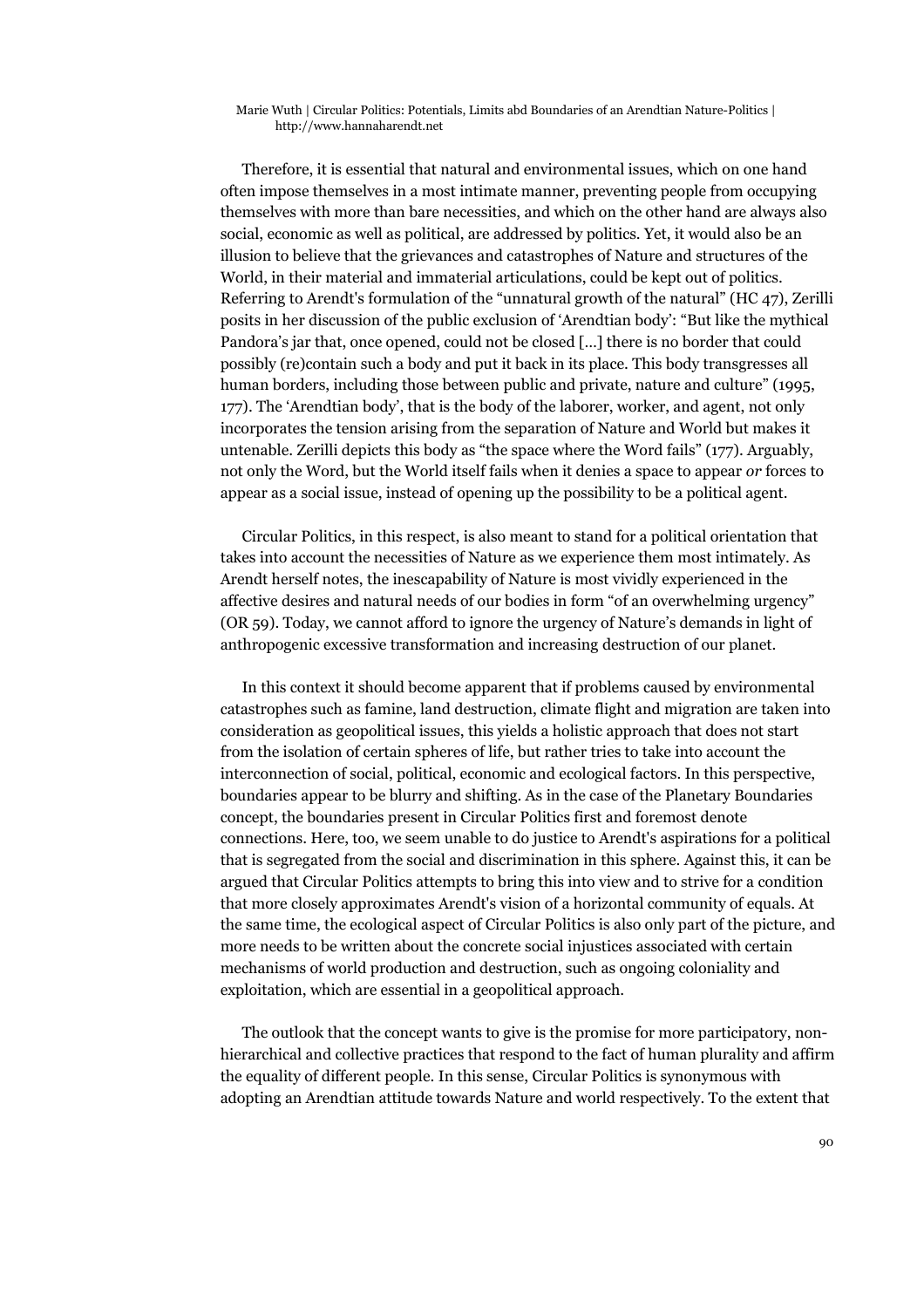sustainable and environmentally friendly politics aims at sustaining and building an environment in which action beyond the present is possible, in which people can come together and make promises to each other, Arendt's activist politics and emphatic notion of action could effectively support such an agenda. In this sense, Circular Politics takes up on the spirit that underpins Arendt's writing, that is, a spirit that wants to actively care for and protect what is threatened.

The aim of this approach is the safeguarding of the natural preconditions of action and, concomitantly, to direct the way human beings act into Nature in a sustainable direction that is characterized by careful ecological transformation. In this regard, it echoes Arendt in condemning the fatal, wasteful cycles of consumption and production as exploiting natural resources and endangering politics. The latter, however, does not issue from the invasion of circularity into a world and politics but from threatening Nature's circular movements. In other words, wasteful consumption and production cycles imperil Politics *because* they menace Nature. Thus, it is crucial to differentiate between artificial, dreadful circles and natural, necessary circles since the latter enable and the former jeopardize our livelihood. Only attesting to the necessity of Nature-Politics can ensure the conditions of freedom.

Instead of reiterating Arendt's boundaries, this version of Nature-Politics incorporates Planetary Boundaries to secure the conditions of political life. Letting go of Arendt's boundaries between the social and political, the World and Nature, the public and private also widens the scope of political action and agency. In other words, to become an agent, to participate and influence political change is not bound to occupation, position or institution. Understood in terms of collective practice, Circular Politics may encompass social movements as well as covenants and governmental decisions as long as they are grounded in the pursuit for an ecological and sustainable way of coexisting with and in Nature.

One of the consequences of the climate crisis that Circular Politics seeks to counter is the narrowing of the scope for democratic politics. As Honnacker aptly points out, democracy is under double pressure in face of the climate crisis. On the one hand, the belief and trust in a democratically achievable ecological turnaround is deeply shaken and demands for authoritarian solutions are growing louder. On the other hand, the scope for democratically coordinated policies is becoming increasingly limited in the face of global warming (Honnacker 2021, 36). Honnacker emphasizes that democratic ways of life can only be sustainable if ecological issues become central topics of political decisions. Then, and only then, can it be guaranteed that there will be a scope for action in the future for future generations. However, in order to bring about the ecological and sustainable transformations that are needed regarding the ways of living and acting into nature, especially in dominant Western industrialized countries, these must be of a democratic nature. Honnacker convincingly argues that in order to avoid future constraints on action, a democratically legitimized social transformation is needed. Above all, this alludes to a form of problem and conflict resolution that aims for wide participation and deliberation,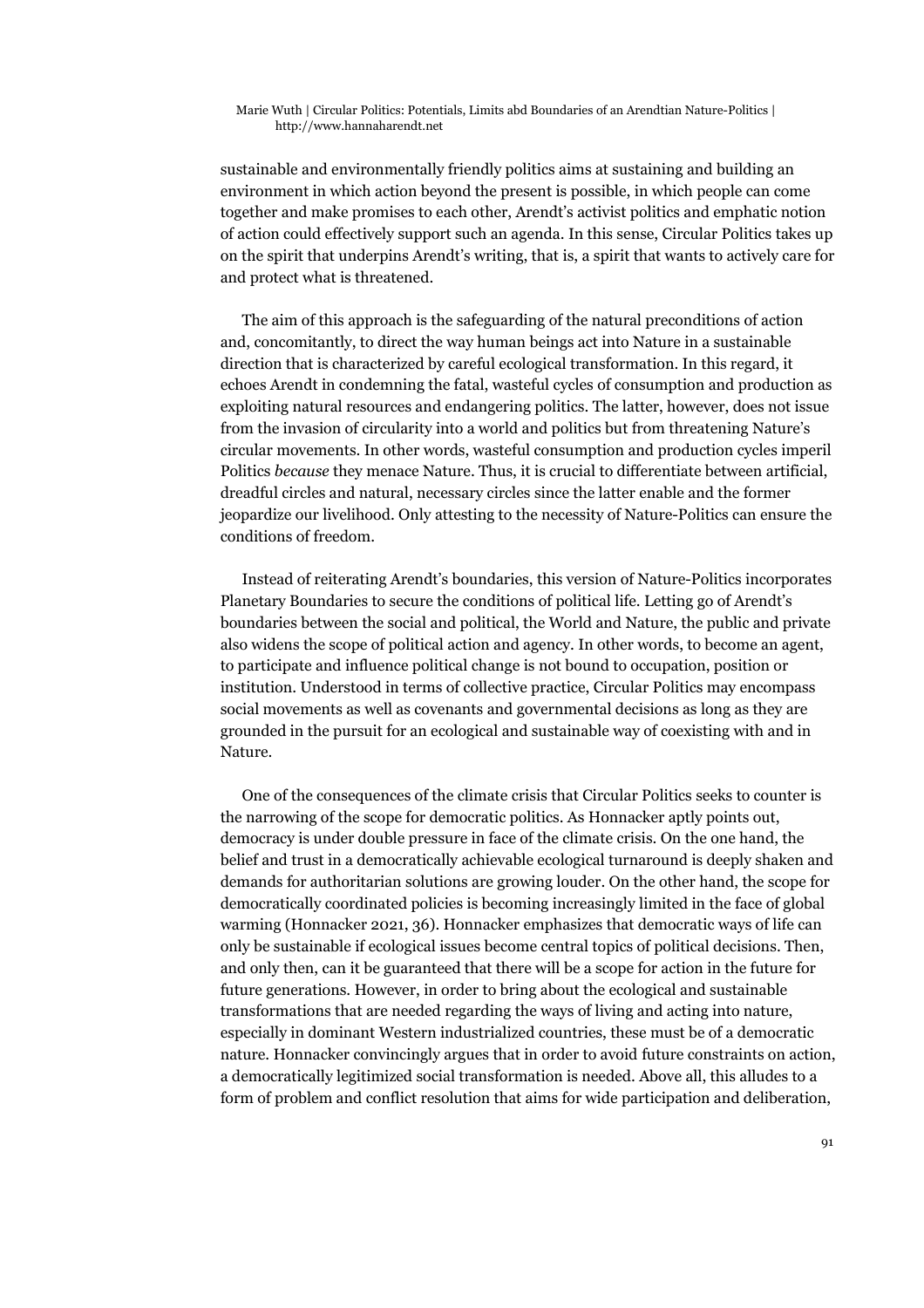and refrains from instrumental violence while recognizing the structural violence inherent to the denial of climate change and environmental crisis-related issues, such as poverty and migration (2021, 41-42). Against this background, the concept of Circular Politics would be an attempt to take the precarity of democratic forms of life seriously and to recognize the significance of political participation for sustainable ecological transformation.

# **Conclusion**

Arguably, to orient politics towards Nature, a decidedly non-political area for Arendt, crosses the boundaries she drew between the political, the social, and the private in order to find an authentic politics. But Nature also provides the ground for a common world, including the arenas and backrooms of politics. So we must overstep Arendt's boundaries if we want to maintain the conditions under which co-existence and collaboration on Earth are possible. The proposed concept is itself a response towards boundaries, more precisely Planetary Boundaries. The latter describe boundaries within which humanity can continue to exist when we ensure their integrity.

In this way, this approach follows a gesture by Arendt: in order to enable and preserve action and the space of the political, there is a need for boundaries to which activities and thinking are aligned. However, these are no longer the boundaries between the social and the political, the private and the public, but those of the Earth. In order to counteract human alienation, the loss of world and destruction of Nature we must orient ourselves to these boundaries and align our thinking and actions to them. Only then can we ensure that we can continue to give promises and come together in the future. To orient our political agendas towards these sustainable concepts enables a change of policy that considers human beings as earthbound and respects Nature's limits. The genuine Arendtian move is to refrain from domination and exploitation of Nature's resources and instead to refocus on the conditions under which we live and coinhabit the Earth.

Circular Politics can take the form of agreements, covenants or treatises which can certainly not assure careful ecological transformation and respectful coexistence with and in Nature, but function as guiding promises in the attempt to build a world that can have a meaningful future for existing and coming generations. As Arendt elaborates, "binding oneself through promises, serves to set up in the ocean of uncertainty, which the future is by definition, islands of security without which not even continuity, let alone durability of any kind, would be possible in the relationships between men" (HC 237). Promises, and for Arendt this includes contracts, treatises and constitutions, may be contingent (Canovan 1958, xix) but also allow for a level of accountability that introduces some stability and direction. Circular Politics, in this sense, aims to enable future collective action in two ways: through certain agreements but also through the active attempt to care for and respect the ground upon which human beings exist. Nevertheless,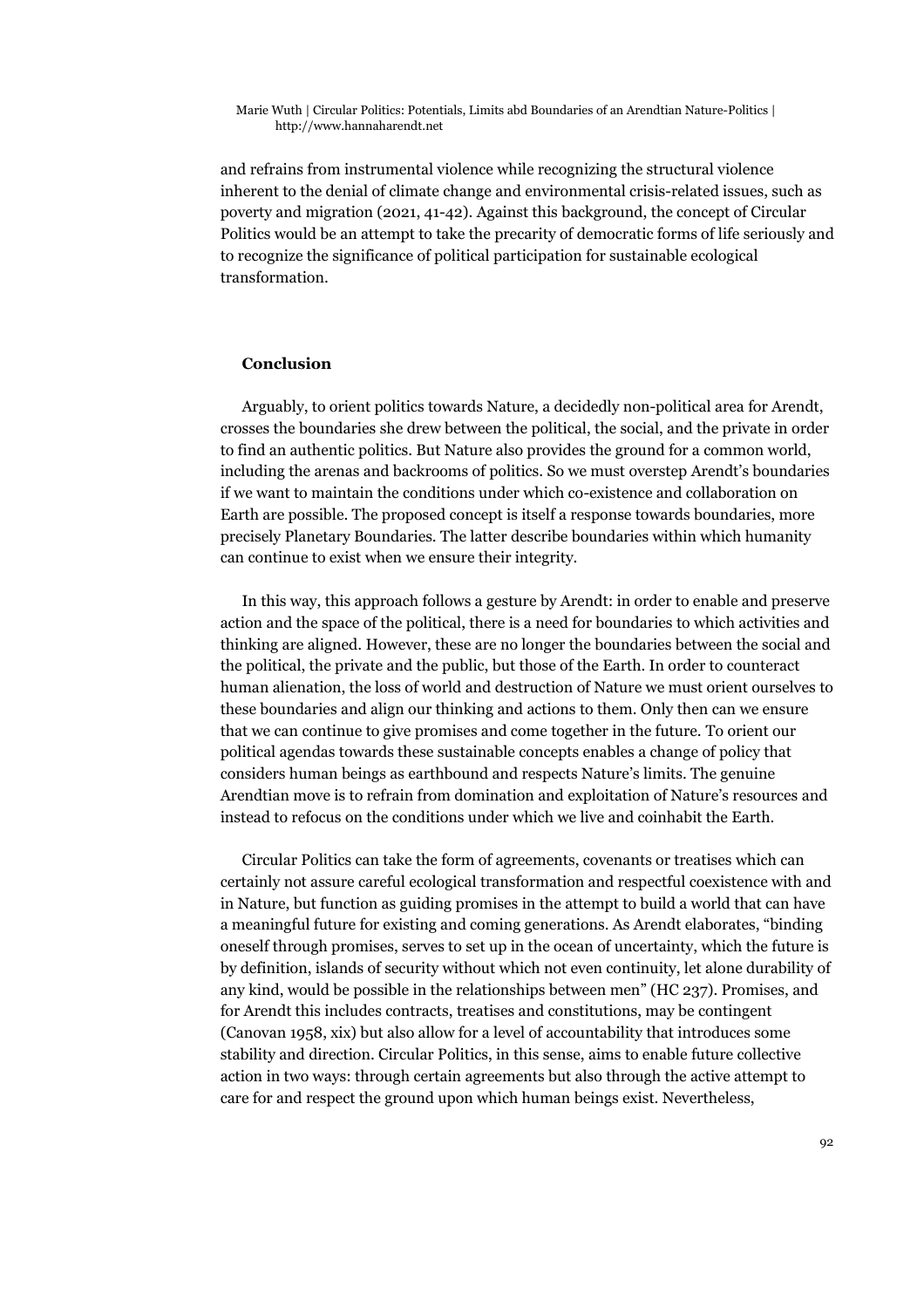understood as collective political actions and practices, Circular Politics is neither limited to an institutional network nor bound to an agent's title or rank but it may well include environmental movements and forms of activism. As politics becomes a much more open and diverse interplay of forms in this concept, it pushes Arendt to the limits but emphasizes the potential of her relational, emphatic and plural approach towards political action.

As I hope to have shown, circularity, once included into a Nature-Politics agenda, can indeed help to abide by Arendt's conservationist stance and respond to the concern for the Earth and a common world. At the heart of Circular Politics is the conviction that instead of striving for domination and exploitation humankind should aim for a wellbalanced relation between care and transformation of Nature. Circular Politics is a politics of relation and a call to acknowledge and embrace our coexistence with and in Nature. The demand to refrain from violence and for respectful interactions, and this is pivotal, also refers to our relations with others. Human beings can only persevere and flourish in concert and in accordance with Nature and her circular movements. It is crucial, as Arendt makes clear, that we keep and value our connection to the Earth, which also means that we align our attitude towards Nature with our position in Nature. For we do not stand opposite Nature but are part of it.

# **Literature**

Andrews, James T. / Siddiqi, Alif A. (Eds.): *Into the Cosmos. Space Exploration and Soviet Culture*. Pittsburgh 2011.

Arendt, Hannah: *The Origins of Totalitarianism* [1951]*.* New York 1973, cited as OT.

Arendt, Hannah: *The Human Condition*. Chicago 1958, cited as HC.

Arendt, Hannah: *Between Past and Future. Eight Exercises in Political Thought* [1954]. New York 1961, cited as BPF.

Arendt, Hannah: *On Revolution* [1963]. New York 1965, cited as OR.

Arendt, Hannah: *On Violence*. New York 1970, cited as OV.

Arendt, Hannah: *Denktagebuch. 1950 bis 1973.* Ed. by Ursula Ludz / Ingeborg Neumann. München 2002, cited as DT.

Arendt, Hannah: *The Promise of Politics*. Ed. by Jerome Kohn. New York 2005, cited as Promise.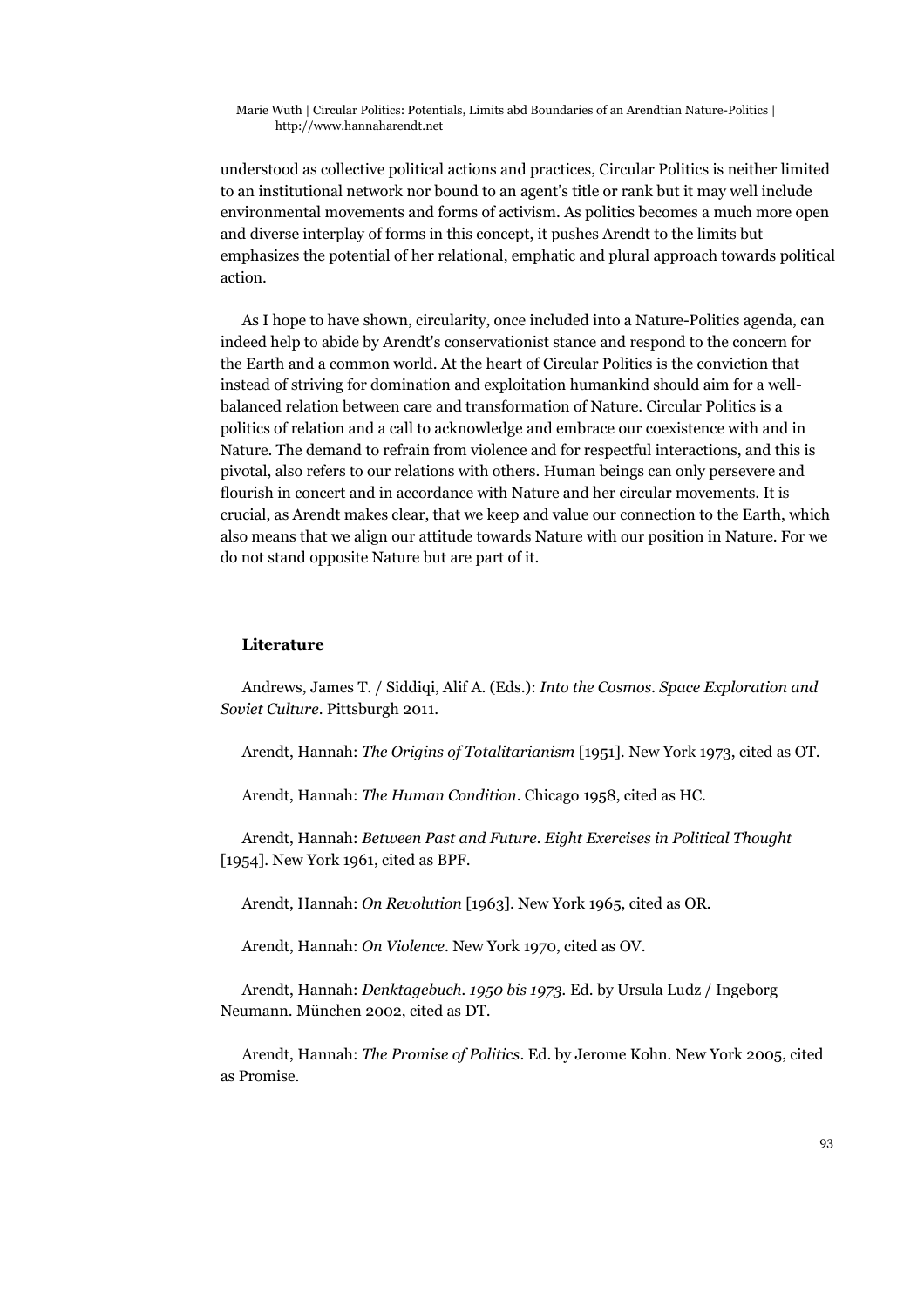Arendt, Hannah/ Gaus, Günter: "Zur Person" (28.10.1964). URL: https://www.youtube.com/watch?v=J9SyTEUi6Kw

Belcher, Oliver / Schmidt, Jeremy J.: "Being Earthbound: Arendt, Process and Alienation in the Anthropocene". In: *Society and Space*. (2020), 1-18.

Buckler, Steve: *Hannah Arendt and Political Theory. Challenging the Tradition*. Edinburgh 2011.

Cannavò, Peter F.: "Hannah Arendt: Place, World, and Earthly Nature". In: Peter F. Cannavò / Joseph H. Lane Jr. (Eds.): *Engaging Nature. Environmentalism and the Political Theory Canon*. Cambridge, MA 2014, 253-269.

Canovan, Margaret: "Introduction". In: Hannah Arendt: *The Human Condition*. Chicago 1958.

Chapman, Anne: "The Ways That Nature Matters: The World and the Earth in the Thought of Hannah Arendt". In: *Environmental Values*. 16 (2007), 433-445.

Clark, Nigel: "Geo-politics and the disaster of the Anthropocene". In: *The Sociological Review.* 62.1 (2014), 19-37.

Fanon, Frantz. *Black Skin, White Masks* [1952]*.* Trans. by Charles Lam Markmann. London: Pluto, 2008.

Gadgil, Madhav / Berkes, Fikret / Folke, Carl: "Indigenous Knowledge for Biodiversity Conservation". In: *Ambio*. 20. 2-3 (1993), 151-156.

Gadgil, Madhav / Rao, Seshagiri / Utkarsh, G. / Pramod, P. / Chihatre, Ashwini et al.: "New Meanings for Old Knowledge: The People's Diversity Registers Program". In: *Ecological Applications*.10(5) 2000, 1307–1317.

Hardt, Michael / Negri, Antonio: *Multitude. War and Democracy in the Age of Empire.* London 2004.

Honig, Bonnie: "Toward an Agonistic Feminism: Hannah Arendt and the Politics of Identity". In: Judith Butler / Joan W. Scott (Eds.): *Feminists Theorize the Political*. New York 1992, 215-235.

Honnacker, Ana: "Stressfaktor Klimakrise. Für eine ökologische Demokratisierung der Demokratie". In: Martin Dabrowski / Patricia Ehret / Mark Radtke (Eds.): *Demokratie - Gerechtigkeit – Partizipation*. Paderborn 2021, 35-43.